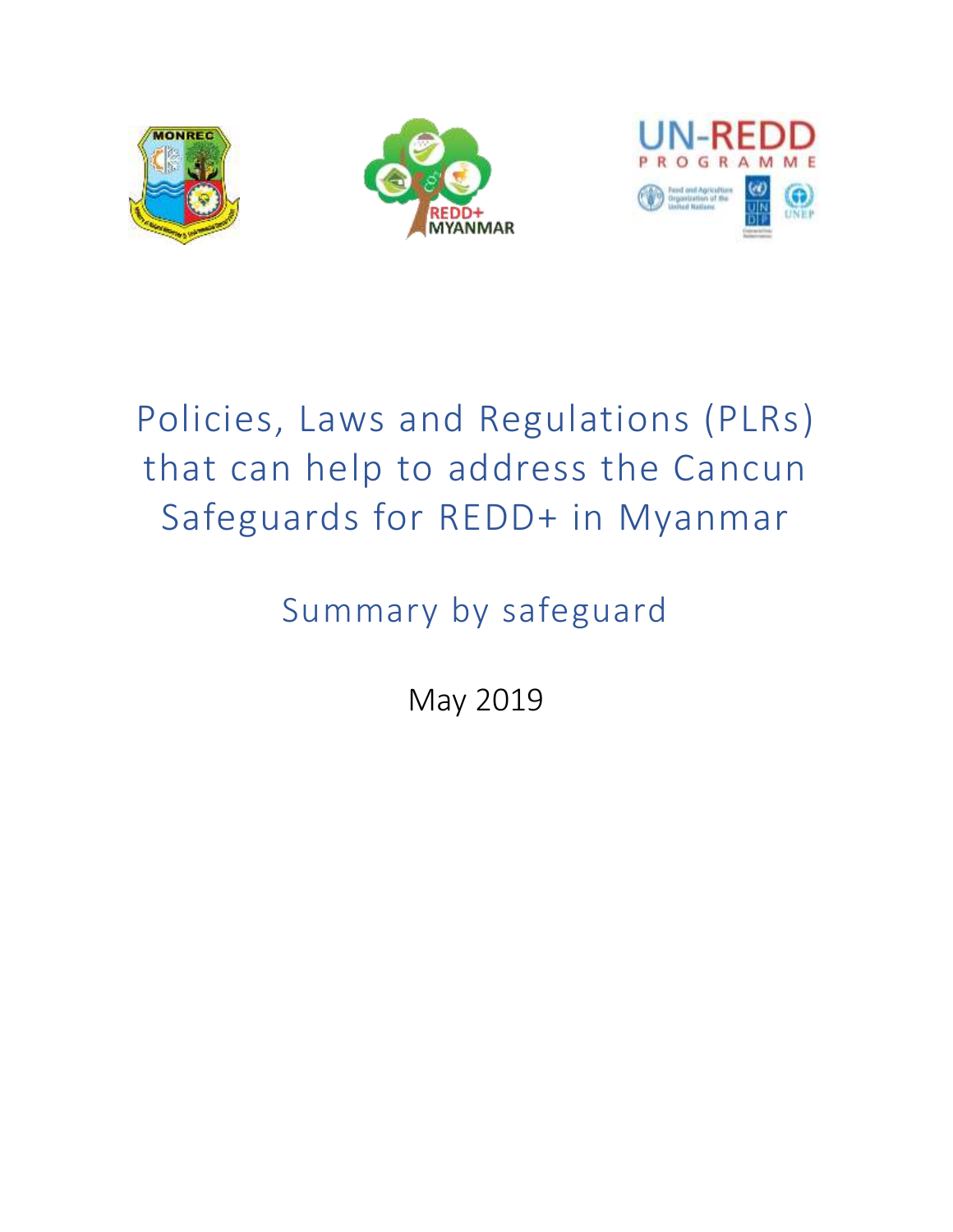## <span id="page-1-0"></span>**ACKNOWLEDGEMENTS**

This document draws on information from a report produced by Howe Sustainable under contract to UNDP, as part of the Myanmar UN-REDD National Programme, with inputs from REDD+ stakeholders in Myanmar, including the Technical Working Group on Stakeholder Engagement and Safeguards (TWG-SES), members of the Myanmar UN-REDD Programme Management Unit, UNDP and UN Environment. It was compiled for the UN-REDD/Myanmar Programme by the UN Environment World Conservation Monitoring Centre (UNEP-WCMC).

# <span id="page-1-1"></span>**TABLE OF CONTENTS**

| Safeguard a: [REDD+] actions complement or are consistent with the objectives of national forest                                                                                                                                                                                                                                |  |
|---------------------------------------------------------------------------------------------------------------------------------------------------------------------------------------------------------------------------------------------------------------------------------------------------------------------------------|--|
|                                                                                                                                                                                                                                                                                                                                 |  |
| Safeguard b: Transparent and effective national forest governance structures, taking into account national                                                                                                                                                                                                                      |  |
| Safeguard c: Respect for the knowledge and rights of indigenous peoples and members of local<br>communities, by taking into account relevant international obligations, national circumstances and laws,<br>and noting that the United Nations General Assembly has adopted the United Nations Declaration on the               |  |
| Safeguard d: The full and effective participation of relevant stakeholders, in particular indigenous peoples                                                                                                                                                                                                                    |  |
| Safeguard e: [REDD+] actions are consistent with the conservation of natural forests and biological<br>diversity, ensuring that the [REDD+] actions are not used for the conversion of natural forests, but are<br>instead used to incentivize the protection and conservation of natural forests and their ecosystem services, |  |
|                                                                                                                                                                                                                                                                                                                                 |  |
|                                                                                                                                                                                                                                                                                                                                 |  |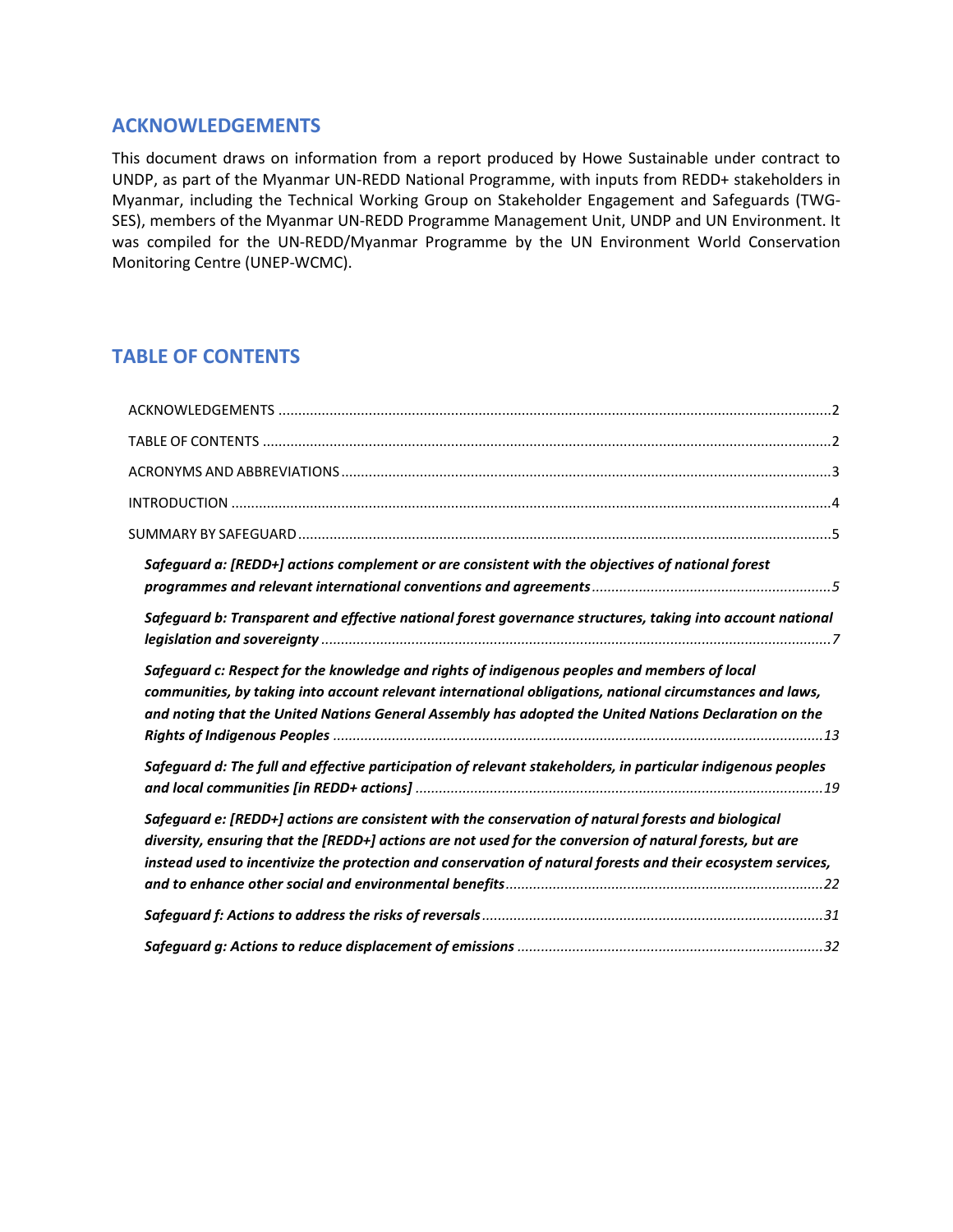## <span id="page-2-0"></span>**ACRONYMS AND ABBREVIATIONS**

- ADB Asian Development Bank
- EAO Ethnic Armed Organization
- ECC Environmental Compliance Certificate
- EIA Environmental Impact Assessment
- EMP Environmental Management Plan
- FAB Farmland Administration Body
- FLEGT Forest Law Enforcement, Governance and Trade
- FPIC Free, Prior and Informed Consent
- GAD General Administration Department
- GRM Grievance Redress Mechanism
- KNU Karen National Union
- MIC Myanmar Investment Commission
- MOALI Ministry of Agriculture and Livestock
- MOHA Ministry of Home Affairs
- MONREC Ministry of Natural Resources, Environment, and Conservation
- NDC Nationally Determined Contribution
- NE5C National Environmental Conservation and Climate Change Central Committee
- NLUC National Land Use Council
- NLUP National Land Use Policy
- PaMs Policies and Measures
- PFE Permanent Forest Estate
- PLRs Policies, Laws and Regulations

REDD+ - Reducing Emissions from Deforestation and Forest Degradation, plus conservation, sustainable management of forests, and enhancement of forest carbon stocks

- SEA Strategic Environmental Assessment
- SoI Summary of Information
- UNFCCC United Nations Framework Convention on Climate Change
- VFV Land Vacant, Fallow and Virgin Land
- VPA Voluntary Partnership Agreement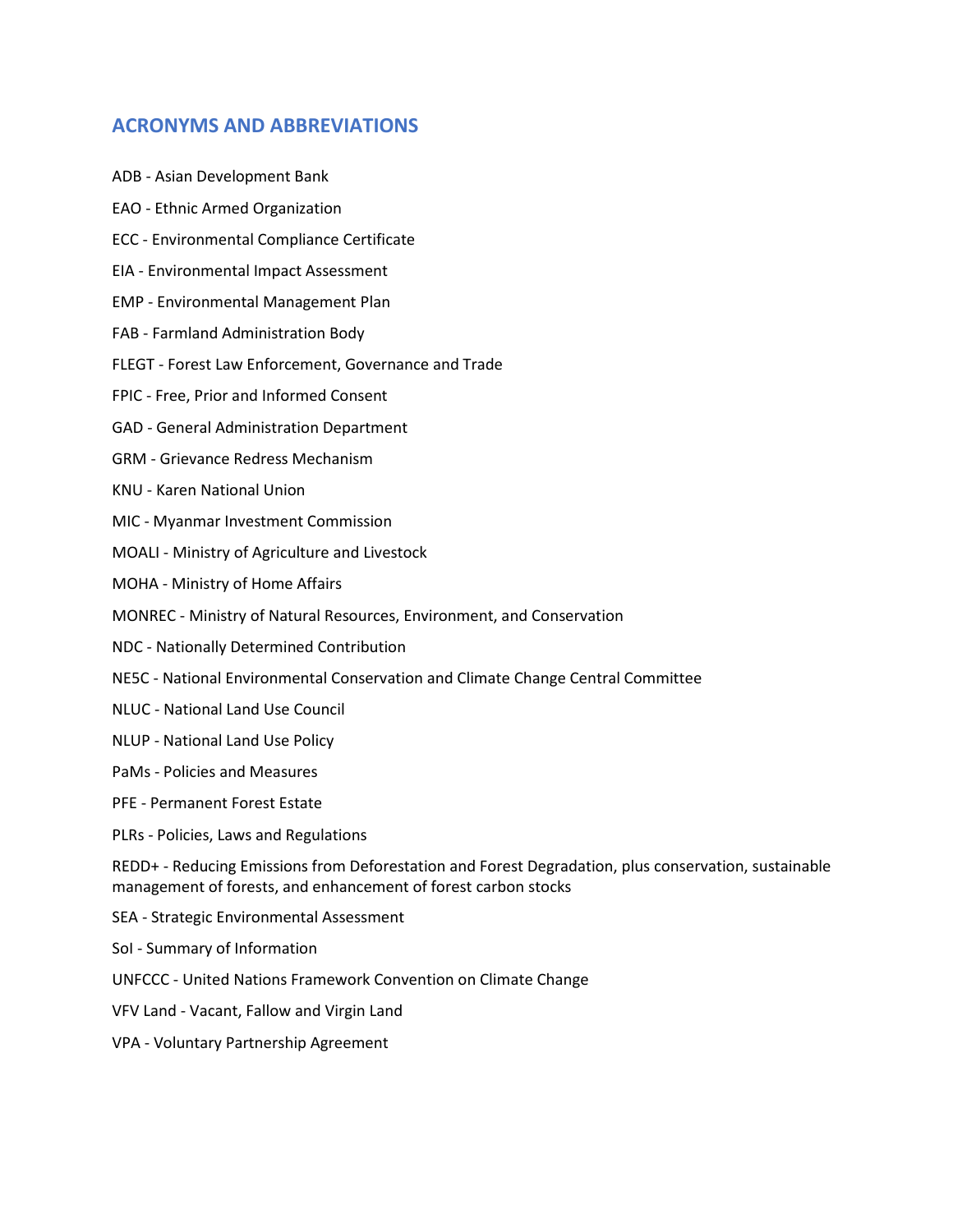## <span id="page-3-0"></span>**INTRODUCTION**

l

Countries wishing to participate in REDD+ are requested by the UNFCCC to address and respect<sup>1</sup> a set of seven social and environmental safeguards (commonly referred to as the Cancun Safeguards) throughout the implementation of REDD+ activities. By applying the safeguards, countries can enhance the positive impacts of REDD+ and prevent or mitigate any potential adverse impacts. Understanding a country's existing framework of policies, laws and regulations (PLRs) on social and environmental issues can be a key step towards designing an effective and nationally appropriate approach to safeguards application.

This document summarizes and analyzes the results of a review carried out in April/May 2018 by a team at Howe Sustainable that looked at the degree to which the safeguards for REDD+ agreed under the UNFCCC are already addressed by existing PLRs in Myanmar<sup>2</sup>. The review of PLRs was structured in line with a list of key elements for each safeguard that has been developed by the UN-REDD Programme. It also took into account the potential social and environmental benefits and risks of the REDD+ Policies and Measures (PaMs) that are proposed for inclusion in the National REDD+ Strategy<sup>3</sup>. Both the initial PLR review and this summary have been updated in August 2018 and again in early 2019 to incorporate additional information, based on feedback from workshop participants<sup>4</sup> and external reviewers, and further own research of members of the UN-REDD team.

The summary was drafted to facilitate consideration of PLRs in the next steps in developing Myanmar's country approach to the Cancun safeguards, especially the work on the national safeguards clarification that has been carried out through the Technical Working Group on Stakeholder Engagement and Safeguards (TWG-SES) with the support of the UN-REDD Programme<sup>5</sup>. It is also expected that the document will be useful as an input to the production of Myanmar's first Summary of Information (SoI) on safeguards<sup>6</sup>, and for identifying priorities in further work on ensuring good practice on safeguards in the design and implementation of PaMs. It gives an indication of areas where the safeguards are already well covered by the current PLR framework, and areas where additional efforts (such as PLR reforms or REDD+-specific procedures) might be advisable in order to ensure that the Cancun safeguards are fully addressed and respected.

[https://www.unredd.net/documents.html?view=browse&customtags=34&startdate=&enddate=&dmlang=&checkalltags=0.](https://www.unredd.net/documents.html?view=browse&customtags=34&startdate=&enddate=&dmlang=&checkalltags=0)

<sup>1</sup> The UNFCCC decisions on safeguards include no definition of what is meant by 'addressed' and respected'. However, a widely accepted working definition is that 'addressing safeguards' means to put relevant PLRs and institutional arrangements in place to support REDD+ actions being implemented in line with the safeguards, while 'respecting safeguards' means to apply the safeguards in practice during the implementation of REDD+ actions, leading to positive outcomes on the ground.

<sup>2</sup> This work was part of a wider review of PLRs relevant for REDD+ implementation, see also the accompanying report "Review of Legal and Policy Frameworks for REDD+ (Reducing Emissions from Deforestation and Forest Degradation) Implementation in Myanmar".

<sup>&</sup>lt;sup>3</sup> For more information about the process through which the benefits and risks were assessed, see e.g. the report of the National workshop for assessing benefits and risks of REDD+ in Myanmar, available at

<sup>4</sup> Findings from the PLR review have been presented and discussed at three workshops specifically focusing on the review, and at a workshop on the national clarification of safeguards in June 2018. These workshops were attended by representatives of civil society organizations and key government departments.

<sup>5</sup> For further explanation about the process to develop a country approach to safeguards for Myanmar, see the Myanmar REDD+ Safeguards Roadmap, available at:

<https://www.unredd.net/documents.html?view=browse&customtags=34&startdate=&enddate=&dmlang=&checkalltags=0> <sup>6</sup> Se[e UN-REDD Info Brief 5: Summaries of Information: How to demonstrate REDD+ safeguards are being addressed and](https://www.unredd.net/documents/global-programme-191/safeguards-multiple-benefits-297/15299-info-brief-summaries-of-information-1-en.html)  [respected,](https://www.unredd.net/documents/global-programme-191/safeguards-multiple-benefits-297/15299-info-brief-summaries-of-information-1-en.html) for more information.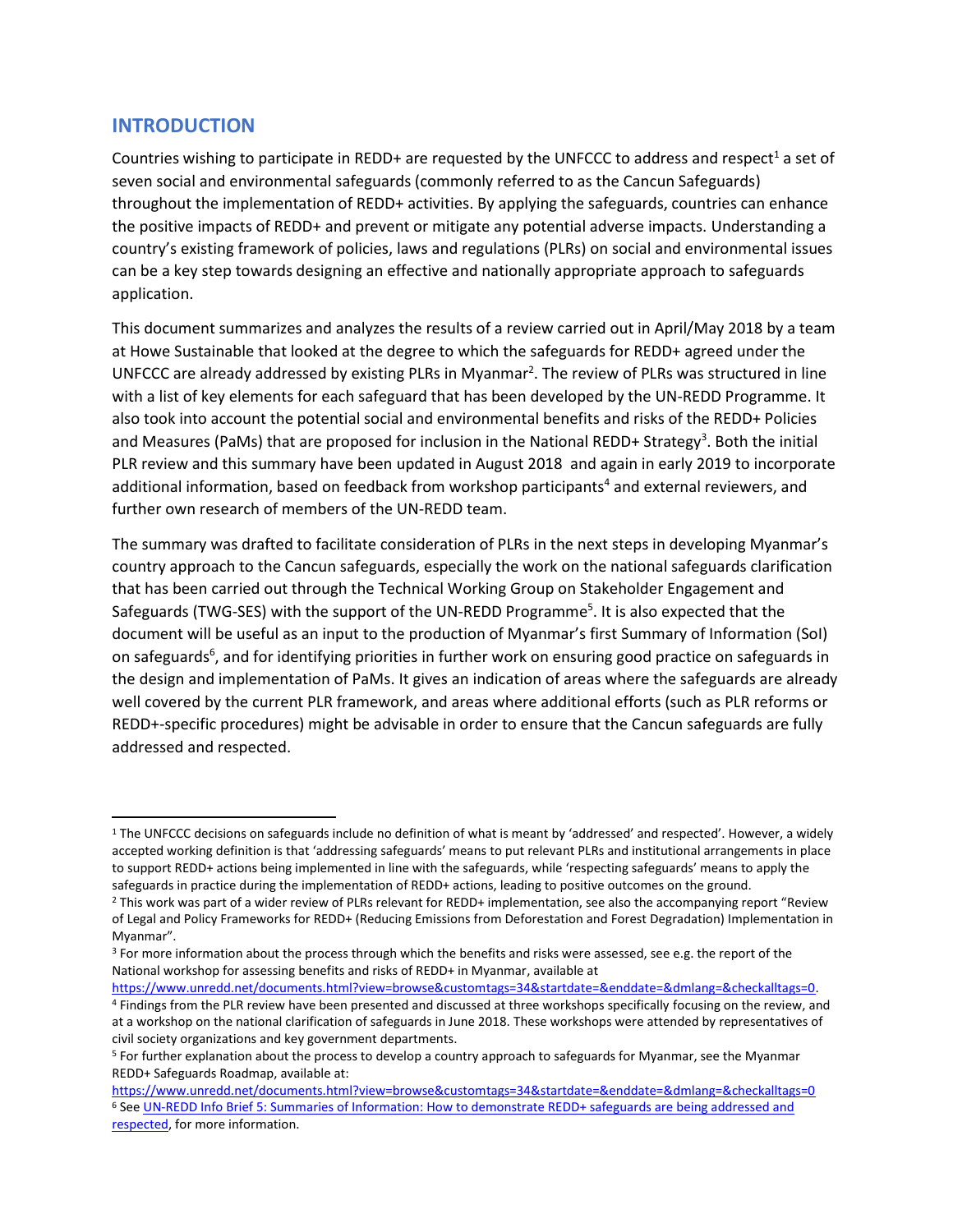With regard to the development of REDD+-specific procedures to support the application of safeguards, it is worth noting that a number of relevant steps have already been undertaken in Myanmar, such as:

- A study on options for a Grievance Redress Mechanism (GRM), which will allow stakeholders to raise concerns over the way REDD+ actions are implemented, including any perceived breaches of the safeguards,
- The design of a proposal for piloting a procedure to obtain the Free, Prior and Informed Consent (FPIC) of local communities to REDD+ actions, which will help especially with the application of safeguard c) on respecting the rights of indigenous peoples and local communities, and
- The elaboration of the national safeguards clarification, which will be used as a communication tool to inform both those who implement REDD+ actions and those who are affected by them about the Cancun safeguards and the way they are to be interpreted in the national context of Myanmar.

For each safeguard, this document provides the following information:

- Overview of key PLRs that are relevant to addressing the safeguard, and their main provisions;
- Open questions with regard to the PLR framework that could not be answered based on the information available at the time of review;
- Summary assessment of whether the existing PLR framework a) fully covers all elements of the safeguard, and b) covers all possible types of REDD+ activities, or whether there are gaps in coverage; where available, information on the degree to which the identified PLRs are implemented in practice, and any related capacity constraints, is also presented;
- Recommendations resulting from the PLR review and discussions with workshop participants.

A particular feature of the situation in Myanmar is that the country's PLR framework is at present not applied uniformly across the whole of the national territory, due to the ongoing armed conflict in some regions and the fact that some areas are under the *de facto* control of Ethnic Armed Organizations (EAOs). Rules or procedures established specifically for the governance of REDD+ activities (such as the establishment of a GRM, see above) may therefore have special importance for ensuring that the safeguards are always applied to a similar standard, regardless of where the activities are implemented.

## <span id="page-4-0"></span>**SUMMARY BY SAFEGUARD**

## <span id="page-4-1"></span>**Safeguard a: [REDD+] actions complement or are consistent with the obje ctives of national forest programmes and relevant international conventions and agreements**

#### *Key PLRs and their provisions:*

- The Basic Principles of the 1992 Forest Law require that the Law should be implemented in accordance with the government's forestry and environmental conservation policy, as well as international agreements relating to the conservation of forests and of the environment. These principles should guide the work of all forest sector government institutions.
- The 1995 Forest Policy calls for the establishment of a Forest Policy Advisory Board under the Ministry in charge of Forestry (currently the Ministry of Natural Resources and Environmental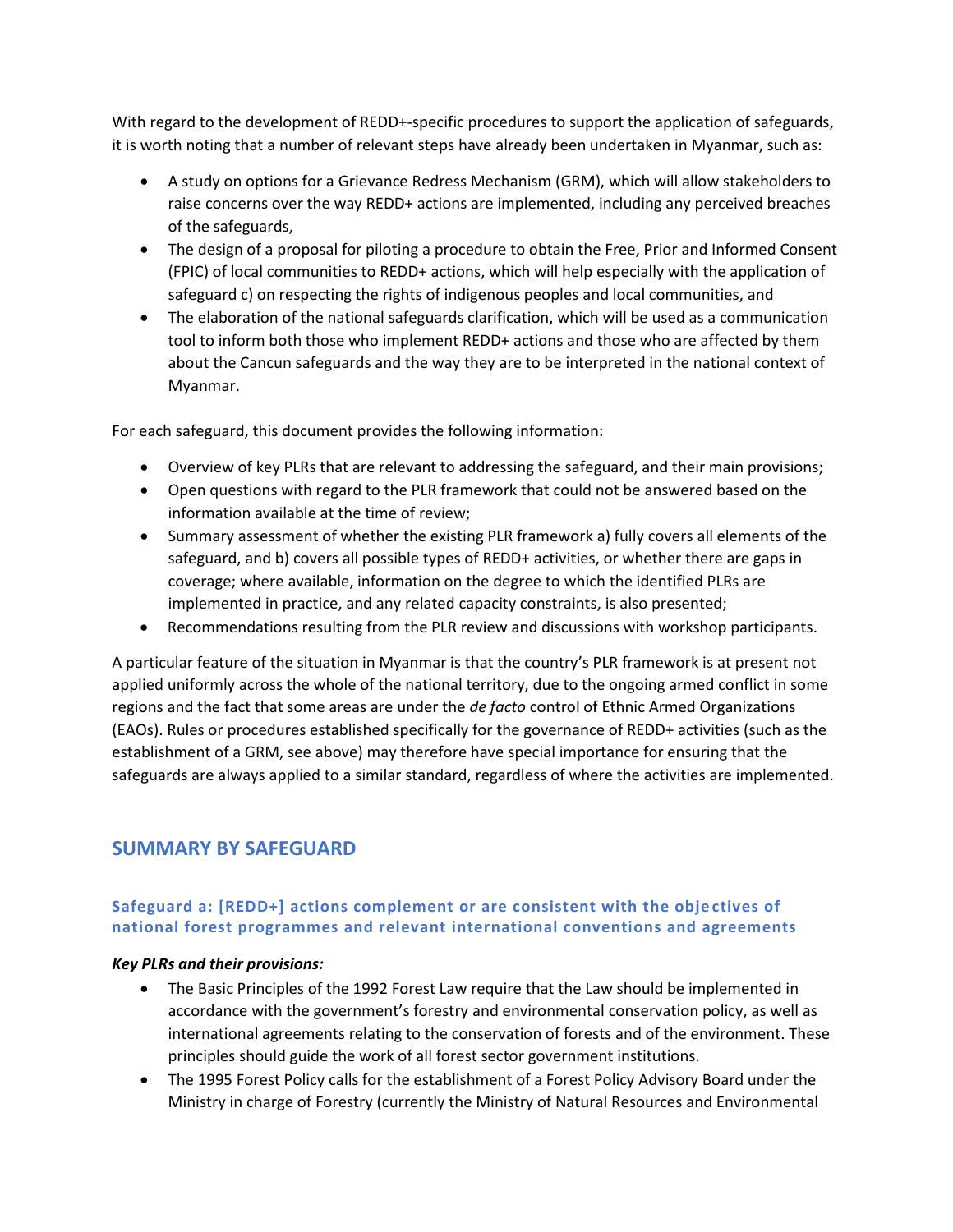Conservation, MONREC), in order to review forest policy implementation and establish coordination with other sectors including harmonization at policy interfaces.

## *Gaps in information on the PLR framework:*

No specific information gaps are identified for this safeguard. A preliminary list of relevant international agreements and treaties on topics related to the Cancun safeguards to which Myanmar is a party is included in the national clarification.

## *Assessment of whether the safeguard is fully addressed:*

The Basic Principles of the Forest Law are supportive of safeguard a), but by themselves are not sufficient to ensure that all REDD+ PaMs are designed to be complementary to or consistent with the objectives of national forest programmes and relevant international conventions and agreements, because the principles are not linked to a specified operational mechanism. That is, no procedures are set out in the Law for verifying that planned actions are indeed aligned with the mentioned policies and agreements. Moreover, if REDD+ PaMs fall outside of the forestry sector (e.g. PaMs related to energy or agriculture), they would not be covered by the Basic Principles of the Forest Law.

There are a number of bodies that could take on a coordinating function to ensure the alignment of REDD+ PaMs with the objectives of other policies, programmes and international agreements, as required by the safeguard. However, it is likely that they would need to be officially mandated for this task in order for it to happen, and that attention would need to be paid to appropriate representation of the government units in charge of implementing the relevant policies, programmes and agreements. Potential options as a platform for enhanced coordination include:

- the REDD+ Task Force,
- the National Environmental Conservation and Climate Change Central Committee/NE5C (which has been highlighted by workshop participants for its mandate to coordinate on environmental issues across all ministries),
- the National Land Use Council/NLUC (which involves participation of GAD, MOALI, MOHA and MONREC, among others),
- any cross-sectoral coordinating bodies to be formed under the 2018 National Environmental Policy,
- the Forest Policy Advisory Board stipulated under the Forest Policy (though no further information on it could be accessed at the time of review).

This function could be given official recognition in the PLR framework. For example, in the case of NE5C, workshop participants have highlighted that the mandate of the Committee could be strengthened by anchoring it in the Environmental Conservation Law, and the screening of REDD+ PaMs against existing PLRs could be included among its tasks.

A positive point to highlight is that work on the current portfolio of proposed PaMs has involved the REDD+ Task Force and the Technical Working Group on Drivers & Strategy, i.e. coordination bodies established specifically for the REDD+ process, and that many of the PaMs under discussion could contribute to existing policy objectives. For example, they could support the objectives of the Nationally Determined Contribution (NDC) under the UNFCCC (e.g. PaMs on expanding the permanent forest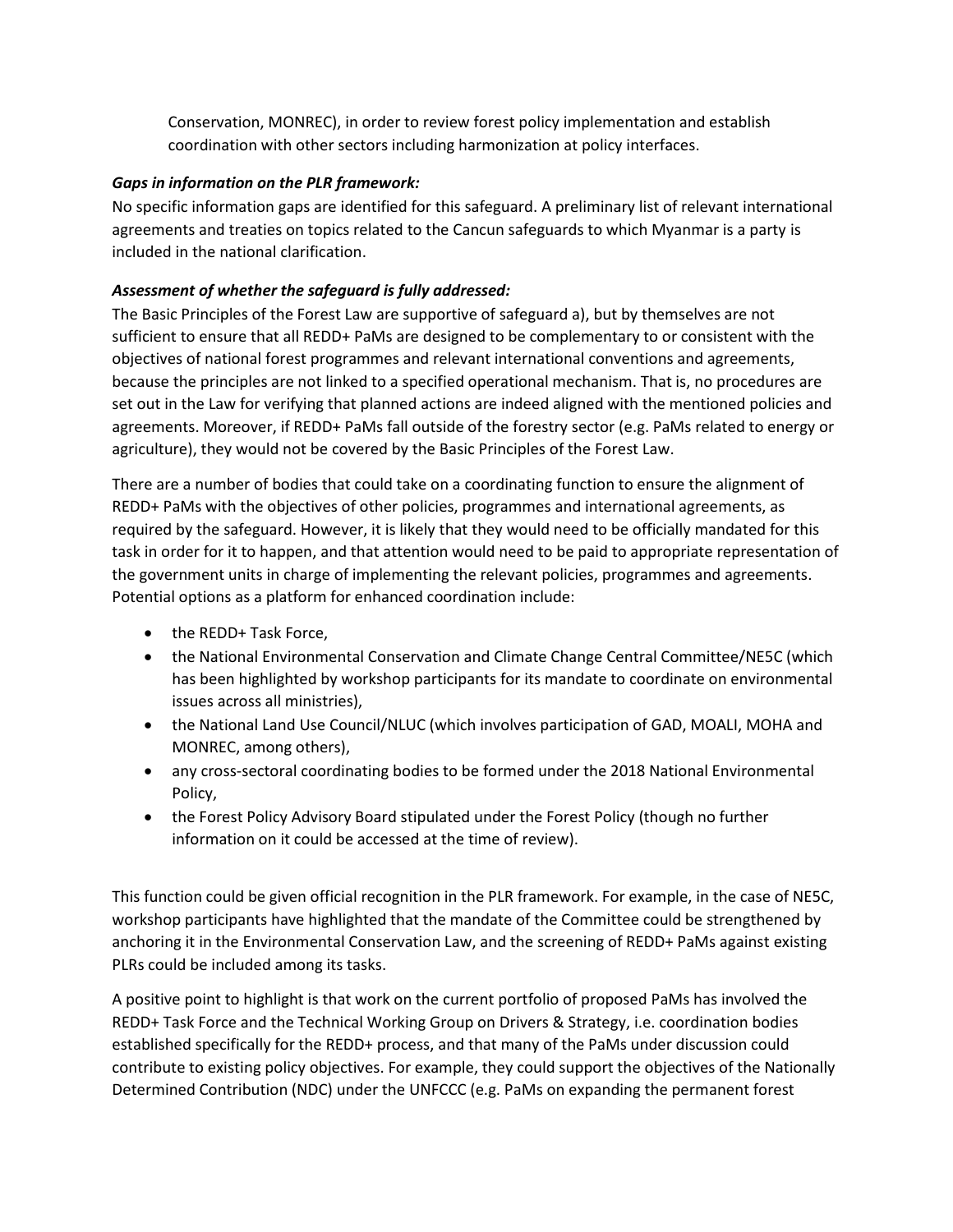estate and on energy-efficient cook stoves), the 1995 Forest Policy (PaMs on expanding the permanent forest estate), or the SDGs (PaMs on support to sustainable livelihoods).

#### *Recommendations:*

- **Identification of existing and/or potential new coordination mechanisms** to ensure REDD+ PaMs are designed in line with the safeguard (including those PaMs that reach beyond the forestry sector), and assigning related mandates.
- **Identification of priority national policies/programmes and international agreements** that REDD+ PaMs should be aligned with (the list developed for the national clarification of the safeguards could be used to this purpose).

## <span id="page-6-0"></span>**Safeguard b: Transparent and effective national forest governance structu res, taking into account national legislation and sovereignty**

Two aspects of the relationship between the PLR framework and proposed REDD+ PaMs are relevant for this safeguard and discussed here:

- 1) Whether the existing PLR framework is sufficient to ensure that REDD+ PaMs are implemented in a transparent and effective way; and
- 2) Whether REDD+ PaMs can strengthen the PLR framework and its implementation in order to enhance transparency and effectiveness in national forest governance.

#### *Key PLRs and their provisions:*

The PLR analysis focused on key aspects of forest governance identified during stakeholder consultations and the assessment of REDD+ benefits and risks.

- **Access to information / transparency**: A number of Myanmar laws contain requirements on making specific types of information on land and forest management publicly available (e.g. the 1894 Land Acquisition Act in relation to land that is required for public purposes). Under certain conditions, there is also provision in the PLR framework for local stakeholders to request information; for example, they may ask the Land Records Department to provide them with information (including maps) on the status of land in which they have a recognized interest (Forms 103 and 105). The National Land Use Policy stipulates that all individuals, communities and organizations should have equal rights to access accurate and complete information related to land, and the One Map Myanmar initiative has been tasked with the development of a unified land data management system (including land cover data, land records, etc.) to enable this. There is currently no comprehensive law on the right to information, although a draft was produced in 2016.
- **Accountability:** Procedural requirements supporting accountability exist in relation to the granting of licenses for the extraction of forest products by commercial enterprises (under the 1992 Forest Law), on approving changes in the status of land for the benefit of foreign investors (e.g. in order to allow conversion, under the 2017 Investment Rules), on due process relating to land conversion (under the 2012 VFV and Farmland Laws) and on conducting Environmental Impact Assessments (2015 EIA Procedure). The National Land Use Policy sets out procedures (including stakeholder consultation and investigation of existing land uses) for the land use planning process to be applied by the National Land Use Council and the subnational and local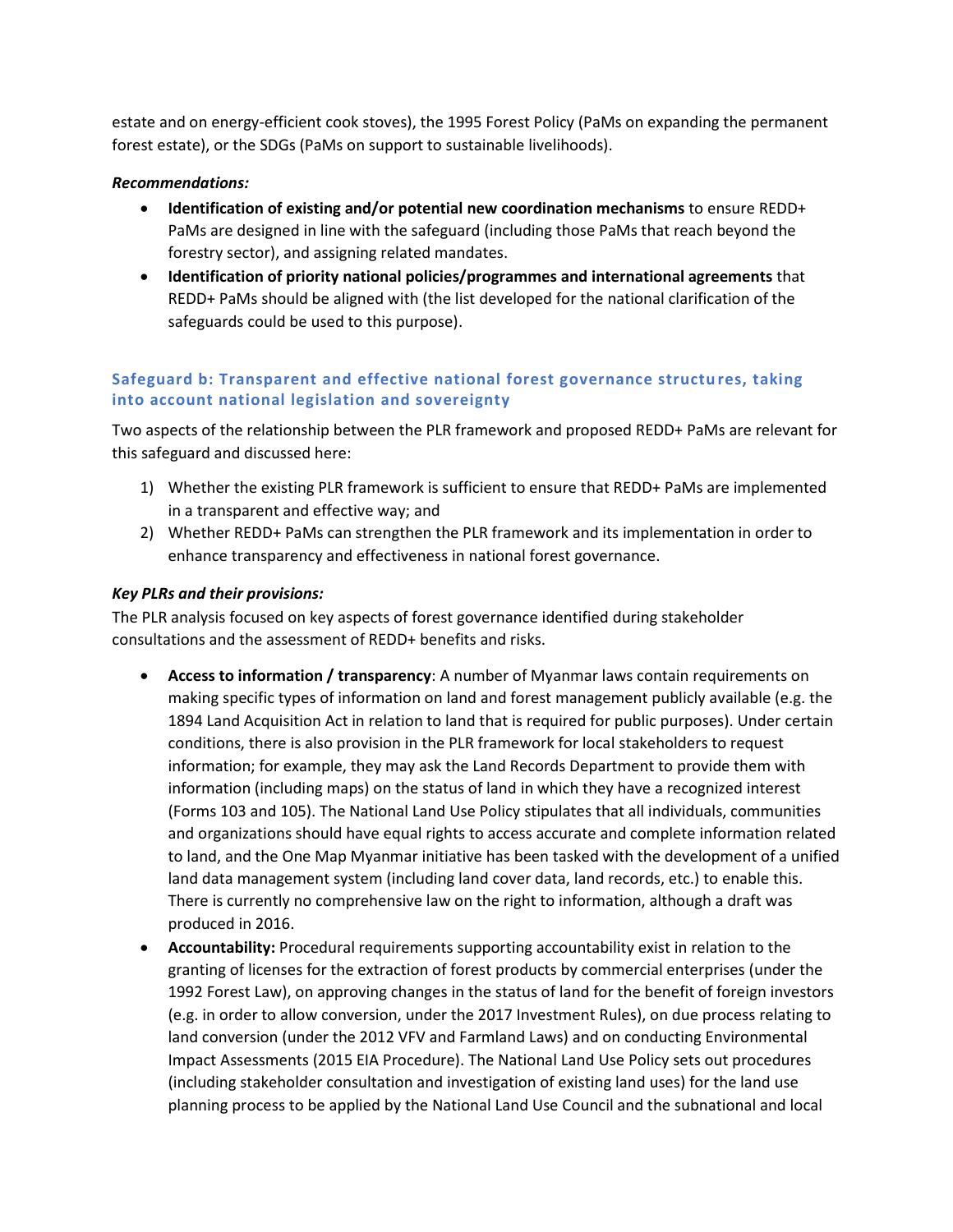Land Use Committees. However, these committees and the land use planning process itself are not yet operational. Community Forest User Groups can have their use certificate revoked if they fail to comply with the Forest Law, with the rules and obligations set out in their management plan or with their duties on record-keeping and reporting. There is no comprehensive legal framework on public procurement.

- **Land tenure**: The Farmland Law (2012) sets out how farmers can apply for land use certificates, giving them the right to cultivate the land with either seasonal or perennial crops. There is no corresponding process for the registration of customary land tenure or communal grazing and forest rights. Rights to cultivate land categorized as 'vacant, fallow or virgin' (VFV) Land can be allocated by the VFV Central Committee under the VFV Land Law. Rights to forest land can be given a legal status by obtaining a community forestry certificate under the Community Forestry Instructions (2016), while the establishment of plantations can be granted through permission under the Forest Law. The National Land Use Policy (2016) aims to harmonize land-related legislation; its objectives include strengthening land tenure security for people in both urban and rural areas, and recognizing and protecting customary land tenure rights and procedures of the ethnic nationalities. However, the National Land Law foreseen under the policy has not yet been passed.
- **Cross-sectoral coordination**: because different categories of land in Myanmar come under the authority of different ministries and are defined and regulated in different and sometimes not fully consistent laws, coordination across sectors is of particular importance to ensure consistency in governance. The 2012 VFV Land Management Rules require cross-sectoral consultation before applications to work VFV land are approved "in order to avoid damage to the forest land managed by the government, and in order to avoid damage to natural habitats". The National Land Use Policy stipulates the establishment of the National Land Use Council, which is expected to take on a relevant coordinating role and over the long-term work towards the harmonization of the legal framework on land use and the classification of land, but has only recently taken up its work. For coastal areas (where coordination in relation to the protection and management of mangrove forests is a key issue), some work has been carried out recently towards the development of a strategy for marine spatial planning, and a National Coastal and Marine Resources Management Committee has been set up.
- **Devolution**: Myanmar is currently undergoing a transition towards more devolved governance, and some responsibilities have been delegated to the recently formed state or region level governments. In some cases, this has led to ambiguities about the separation of roles in relation to control over natural resources. According to the 2017 Investment Rules, duties relating to the authorization of land rights (a precondition for investments involving land use change) can be assigned to a State or Regional Committee.
- **Preventing corruption**: The 1992 Forest Law makes provision for legal prosecution of any forestry staff members engaged in corruption or breaking the law. The 2013 Anti-Corruption Law further sets up a commission supported by working committees and working groups that is tasked with investigating and preventing cases of bribery. Myanmar is exploring the possibility of negotiating a Voluntary Partnership Agreement under the EU Initiative on Forest Law Enforcement, Governance and Trade (i.e. a FLEGT-VPA).
- **Use of correct and up-to-date information in planning**: Insufficient availability and use of robust information in planning processes has been identified as a governance issue that has some relevance in Myanmar. The Forest Law mandates the Forest Department to carry out inventory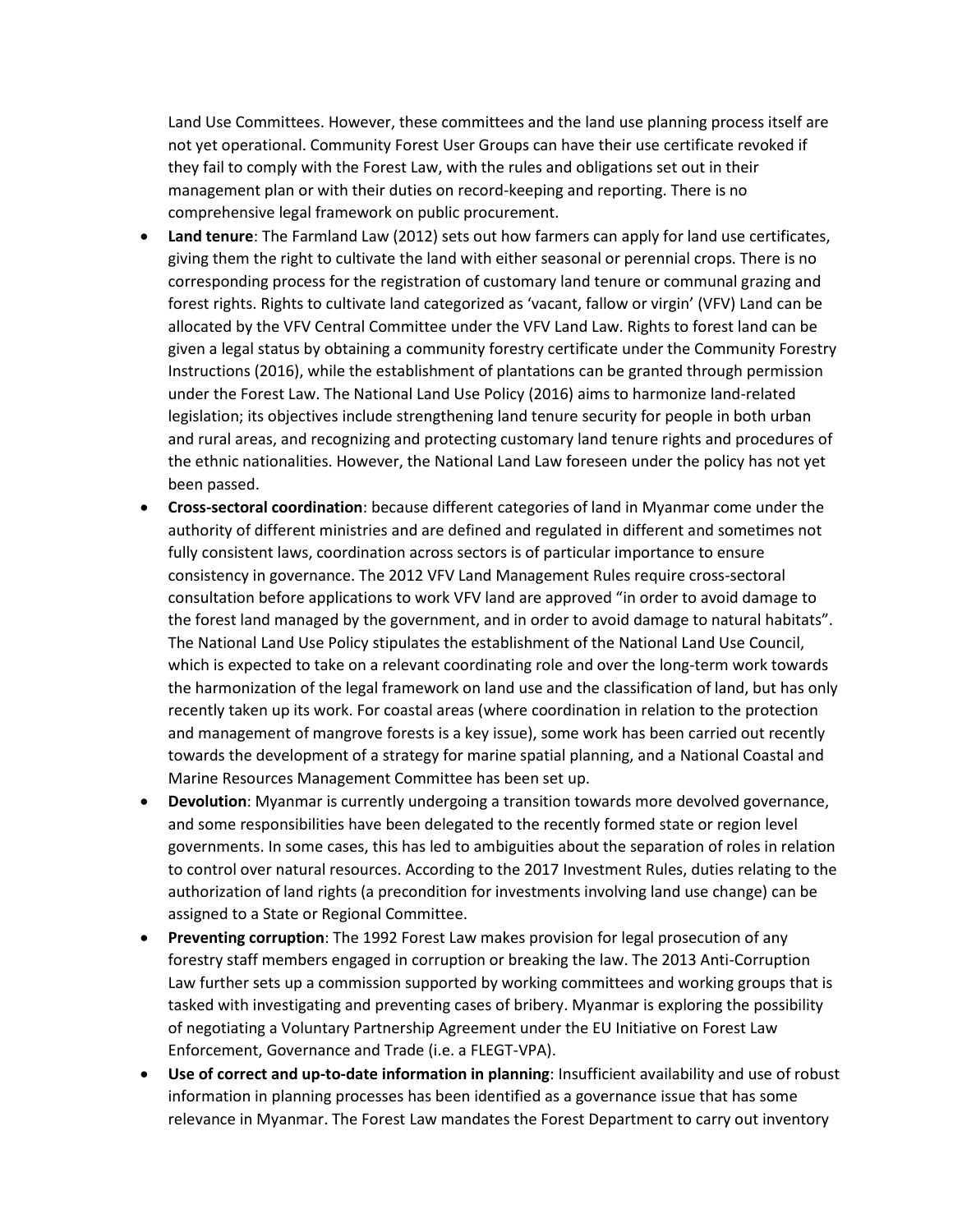activities, and the National Forest Policy sets out that inventory data should be used to support forest management. However, no further detail on procedure is provided. A 5-year project to design, develop, plan and implement a National Forest Inventory (NFI) and National Forest Monitoring and Information System (NFMS) is currently underway. No PLRs mandating the collection and use of other types of data in forest management planning have been identified. The National Land Use Policy states that Land Use Committees should base proposals for land use changes in appropriate areas on approved and updated information from the land use planning process, and that they should be provided with precise and correct land information for the stakeholders to use in deciding how much land should be allocated to projects related to national development, environmental conservation, land use planning and investment. The ongoing work on developing a unified land data management system (see 'Access to information' above) may help to improve the availability and uptake of good quality information in planning processes.

#### *Gaps in information on the PLR framework:*

Given the breadth of topics covered by safeguard b), it seems likely that not all relevant PLRs, especially at the sub-legal level (i.e. the level of rules, regulations, procedures, etc.), could be covered by the PLR review. Topics on which little information is available include procedures around protected area planning/management (e.g. in relation to transparency and accountability), cases of overlap or gaps between national and subnational PLR frameworks, and requirements related to the collection and use of environmental and socio-economic data as a basis for planning.

#### *Assessment of whether the safeguard is fully addressed:*

Based on the results of the PLR review, the current PLR framework still contains some gaps and inconsistencies that pose a constraint to transparent and effective forest governance. Some key points in relation to the implementation of REDD+ PaMs are highlighted below.

- **Access to information**: Participants in workshops for the PLR review and the assessment of benefits and risks of proposed REDD+ PaMs expressed concerns that the provision of information about REDD+ PaMs to stakeholders might be insufficient. Questions were also raised about the form in which information would be provided, as language or technological barriers (such as lack of internet access) could prevent some stakeholders from accessing information even if it has been published. Key gaps highlighted by the PLR review include:
	- $\circ$  The identified PLRs on information provision only apply to clearly specified types of information (such as the tenure status of a particular piece of land), and do not cover all information needs related to the transparent planning and implementation of REDD+ PaMs;
	- $\circ$  There is no comprehensive law on the right to information (yet), and
	- $\circ$  The progressive stipulations of the National Land Use Policy on access to land-related information have not yet been fully implemented.

It seems therefore that REDD+-specific measures (such as guidelines or procedures) may be the best way of ensuring stakeholders are comprehensively informed about plans and decisions related to REDD+. Workshop participants suggested that the communication strategy developed by the UN-REDD Programme could offer a starting point for this.

 **Accountability / preventing corruption**: The assessment of potential benefits and risks of REDD+ PaMs revealed concerns that powerful stakeholders could be given undue advantages in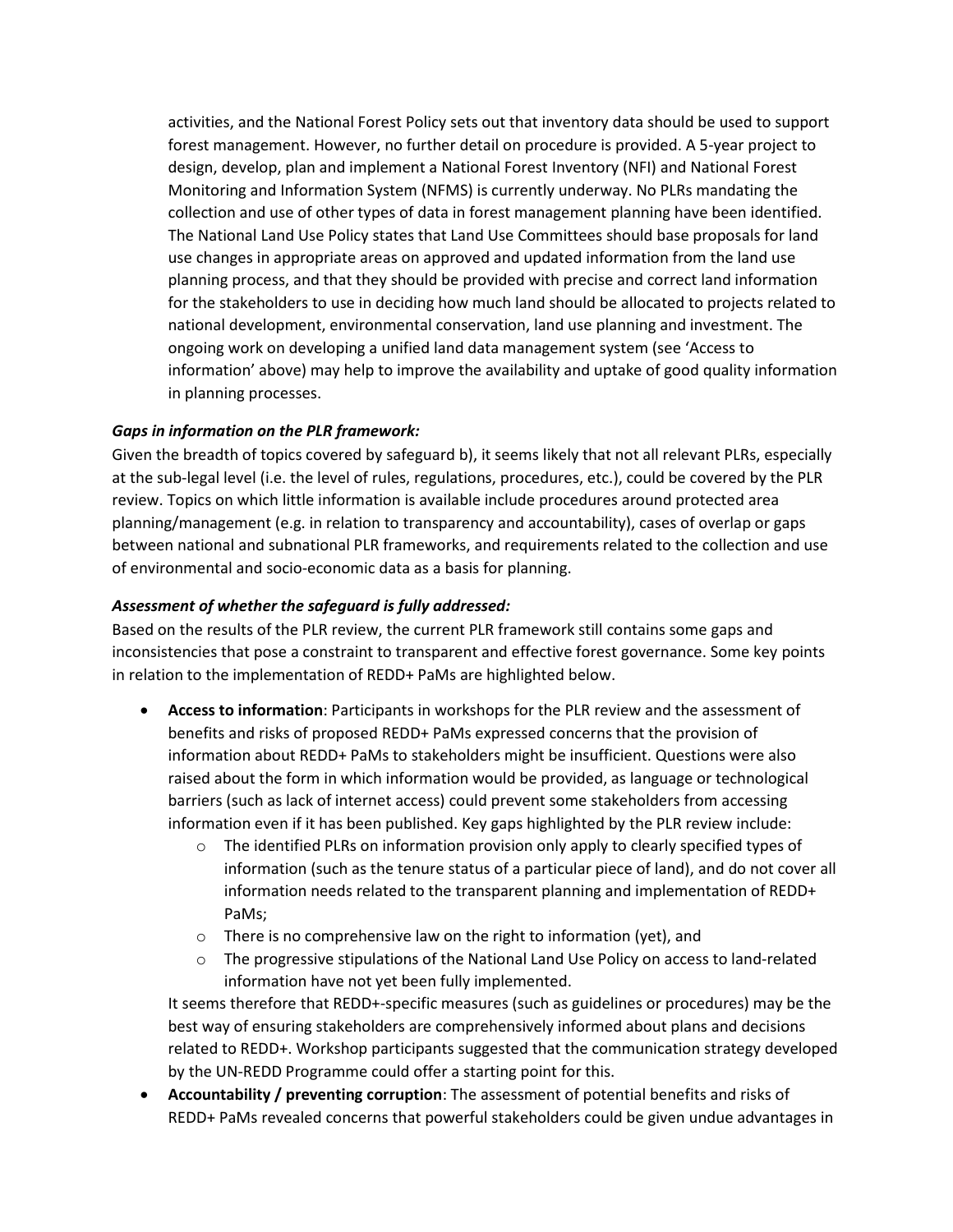processes related to land use planning, land allocation and allocation of benefits. Workshop participants also expressed the view that financial accountability in relation to REDD+ PaMs might need to be ensured by specific measures. The legal provisions described above, most importantly the procedures related to land conversion and Environmental Impact Assessment and the anti-corruption stipulations in the 2018 Forest Law and the Anti-Corruption Law, go some way towards addressing these issues. The procedures on land use planning foreseen under the National Land Use Policy will also be very relevant once passed. However, the results of the PLR review suggest that implementation of the existing legal framework is constrained by capacity limitations and in some cases a lack of impartiality of those tasked with maintaining accountability. While workshop participants recognized that the Anti-Corruption Commission is the main body with a mandate to assess and act on corruption risks, it seems unlikely that the Commission (which meets at least four times a month) will be able to address corruption risks at the level of individual REDD+ PaMs.

- **Equity in law enforcement**: An identified risk in relation to PaMs that aim to improve enforcement of the rule of law in forestry and land use is that poor and vulnerable people could be disproportionately or unduly targeted by strengthened enforcement efforts, as government officials might be reluctant or unable to deal with more powerful offenders<sup>7</sup>. There is no information from the PLR review to suggest that this issue is addressed in the current PLR framework (e.g. by differentiating fines or penalties in order to make allowances for vulnerable stakeholders who have few alternatives or lack the knowledge and capacity to stay within the law). Addressing the risk in the design of REDD+ PaMs thus seems like the most immediately accessible option for dealing with this aspect of the safeguard. Relevant PaMs on prioritizing law enforcement effort have already been proposed for the National REDD+ Strategy.
- **Inclusion of stakeholders with unclear land tenure status**: As described above, the current legal situation related to land tenure is complex, and practical implementation of laws is made even more difficult by issues of stakeholder capacity and incomplete documentation. This is likely to pose some problems for implementing REDD+ PaMs in line with the Cancun safeguards, e.g. groups without documented land rights may be unable to participate in or benefit from certain PaMs. Some kinds of PaMs, such as those on expanding the Permanent Forest Estate (PFE) area or promoting the establishment of protected areas, could even lead to displacement or loss of livelihoods for users of areas categorized as VFV land, as evidence suggests that land selected for reallocation is not always investigated (as would be required by the VFV Rules) to ensure that it is indeed vacant.

It may be possible in some cases to address this issue through appropriate design of REDD+ PaMs. However, over the medium to long term, increasing institutional and stakeholder capacity to clarify land tenure, and strengthening the PLR framework (e.g. by implementing the National Land Use Policy and resolving inconsistencies around the recognition of customary land tenure and land use systems) is likely to be the most effective approach.

 **Environmental and social impact assessment**: As demonstrated by the benefits and risks assessment, REDD+ PaMs can have both positive and negative impacts on the environment, local stakeholders and society as a whole<sup>8</sup>. Myanmar's Environmental Conservation Law offers

 $\overline{a}$ 

<sup>7</sup> Note that some workshop participants suggested to consider this as a corruption issue – however, there may be underlying capacity constraints preventing officials from targeting powerful offenders that are not linked to corruption of the individual. <sup>8</sup> Examples of possible benefits identified in the assessment include improved water quality, support to livelihoods, enhanced food security and protection of biodiversity; identified risks include conflict over allocation of resources,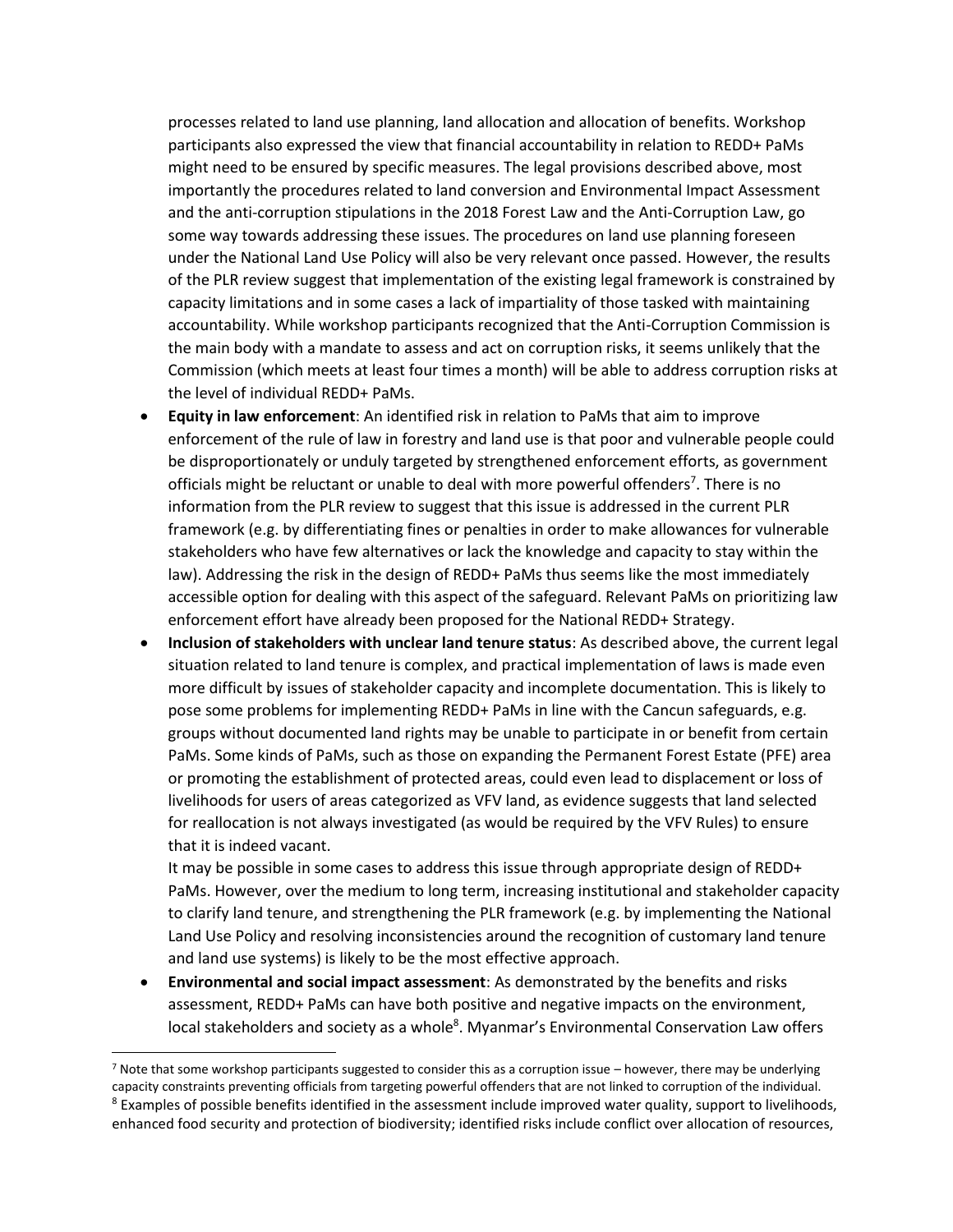Environmental Impact Assessment (EIA) of projects and Strategic Environmental Assessment (SEA) of policies or programmes as mechanisms that could be used to anticipate and address such impacts as part of an effective governance process (see also safeguard e)<sup>9</sup>. However, there is some uncertainty about the degree to which EIA or SEA will be applied to REDD+ programmes or individual PaMs. Based on the information provided by the PLR review, the text of the existing legal framework and the National Land Use Policy suggests that an EIA should be conducted for all projects that involve a change of land category, lease of government land or land acquisition, given the potentially significant impacts that this could have on the environment and local communities. However, feedback from workshop participants and information from the available literature suggests that EIA is currently mainly considered as an instrument to assess major development projects, and might not be applied to REDD+ PaMs at all. Given the amount of resources that would be needed to conduct EIA at the level of individual REDD+ PaMs, it has been suggested that a more realistic proposition could be to conduct a broader SEA for major strategic planning documents only (e.g. for the National REDD+ Strategy or the REDD+ Investment Plan, or any planning documents required by specific funders). However, detailed operational procedures and practical experience currently exist only for EIA, not for SEA. This question should be further investigated, and if necessary, alternative options should be identified to ensure that potential environmental and social impacts of REDD+ PaMs are assessed and addressed. There is also a question about appropriate institutional arrangements to avoid conflicts of interest – if EIA or SEA are to be applied to REDD+, both the entity proposing the intervention (i.e. the Forest Department) and the entity in charge of the EIA/SEA process (i.e. the Environmental Conservation Department) will be located in the same ministry.

The PLR review has also identified a number of areas where limited capacities to comply with existing PLRs could pose a constraint to implementation of REDD+ PaMs in line with the safeguard. These include:

- Capacity of Community Forest User Groups to carry out appropriate management planning, collect information and submit annual reports, and implement "protection" activities in their areas (as mandated by the Community Forestry Instructions)
- Stakeholder awareness of the processes required under the VFV Lands Management Law, e.g. for granting permission to use VFV land, as a basis for improved management and planning of land use
- Capacity of government staff to implement all provisions of the EIA Procedure, including the assessment of social impacts, in an effective and timely manner (see also safeguards c) and e))
- Availability, transparency and consistency of land-related data as a basis for better implementation of processes linked to land classification, tenure clarification, land use planning, issuing of concessions, approval of investments, etc.
- Availability of forest inventory data as a basis for forest management planning.

 $\overline{a}$ 

marginalization of vulnerable groups, displacement of land use pressure to new areas and health risks from inappropriate handling of alternative energy sources. For more details, see the report of the National workshop for assessing benefits and risks of REDD+ in Myanmar, available at

[https://www.unredd.net/documents.html?view=browse&customtags=34&startdate=&enddate=&dmlang=&checkalltags=0.](https://www.unredd.net/documents.html?view=browse&customtags=34&startdate=&enddate=&dmlang=&checkalltags=0) <sup>9</sup> Note that the definition of 'environmental impacts' used under the Environmental Conservation Law comprises both environmental and social aspects.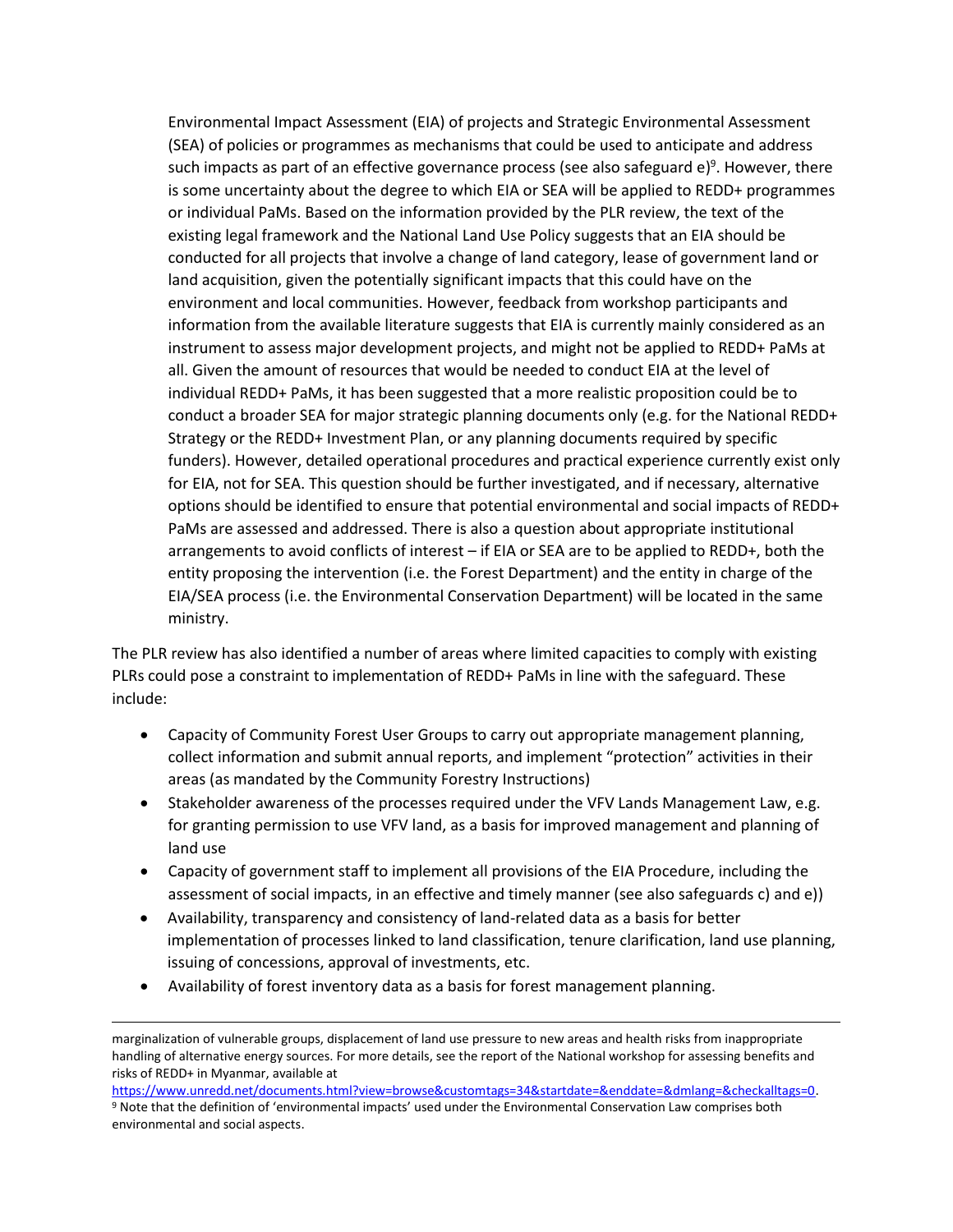The benefits and risks assessment further highlighted the need to consider capacity requirements in the design of REDD+ PaMs, to avoid overburdening of institutions with possible negative impacts on the effectiveness of forest governance.

As mentioned above, REDD+ PaMs themselves can make a strong contribution towards the enhanced transparency and effectiveness of national forest governance structures, and the set of proposed PaMs for the National REDD+ Strategy includes a number of relevant suggestions, e.g. to address:

- Land tenure clarification
- Participatory land use planning and protected area management planning
- Coherence in the classification of land (e.g. VFV land, Permanent Forest Estate)
- Cross-sectoral coordination on land use
- More consistent application of laws in view of the existence of parallel land management systems in areas controlled by EAOs
- Strengthened implementation of requirements for the granting of concessions or approval of investments and conducting EIAs
- Strengthened legal compliance across all aspects of timber extraction and trade
- Increased accountability and reduced risk of corruption.

Participants at the workshop on the national clarification of safeguards supported the idea that a part of the portfolio of REDD+ PaMs should be dedicated to addressing issues of forest governance.

#### *Recommendations:*

Next steps to support the implementation of safeguard b) could include the following:

- **Develop mechanisms to ensure that stakeholders are comprehensively informed about plans for REDD+**. The type of content to be shared should be specified and could include information on the concept of REDD+ and the relevant legal framework, including complaints and feedback mechanisms, and information on the planned REDD+ PaMs (objectives, activities, risk mitigation, budget, progress, impacts, etc.)
- **Develop procedures or guidelines and build capacity to ensure transparency, accountability and fairness** in the implementation of REDD+ PaMs, with particular focus on the allocation of rights to use land and resources and the sharing of benefits
- **Accelerate the implementation of the National Land Use Policy**, especially with regard to the recognition of customary land tenure; in the interim, **design REDD+ PaMs to avoid negative impacts on groups without documented land rights**
- **Clarify to which extent EIA and/or SEA should be applied to plans for REDD+** (one option could be SEA of key strategies and plans), and identify mechanisms to deal with remaining gaps in the assessment and management of social and environmental risks
- **Strengthen cross-sectoral coordination and coordination between different levels of government** on land use (including conversion between land categories) and fully operationalize the existing coordination bodies; implementation of the National Land Use Policy offers major opportunities in this regard
- **Ensure that PaMs to improve law enforcement do not disproportionately affect vulnerable stakeholders**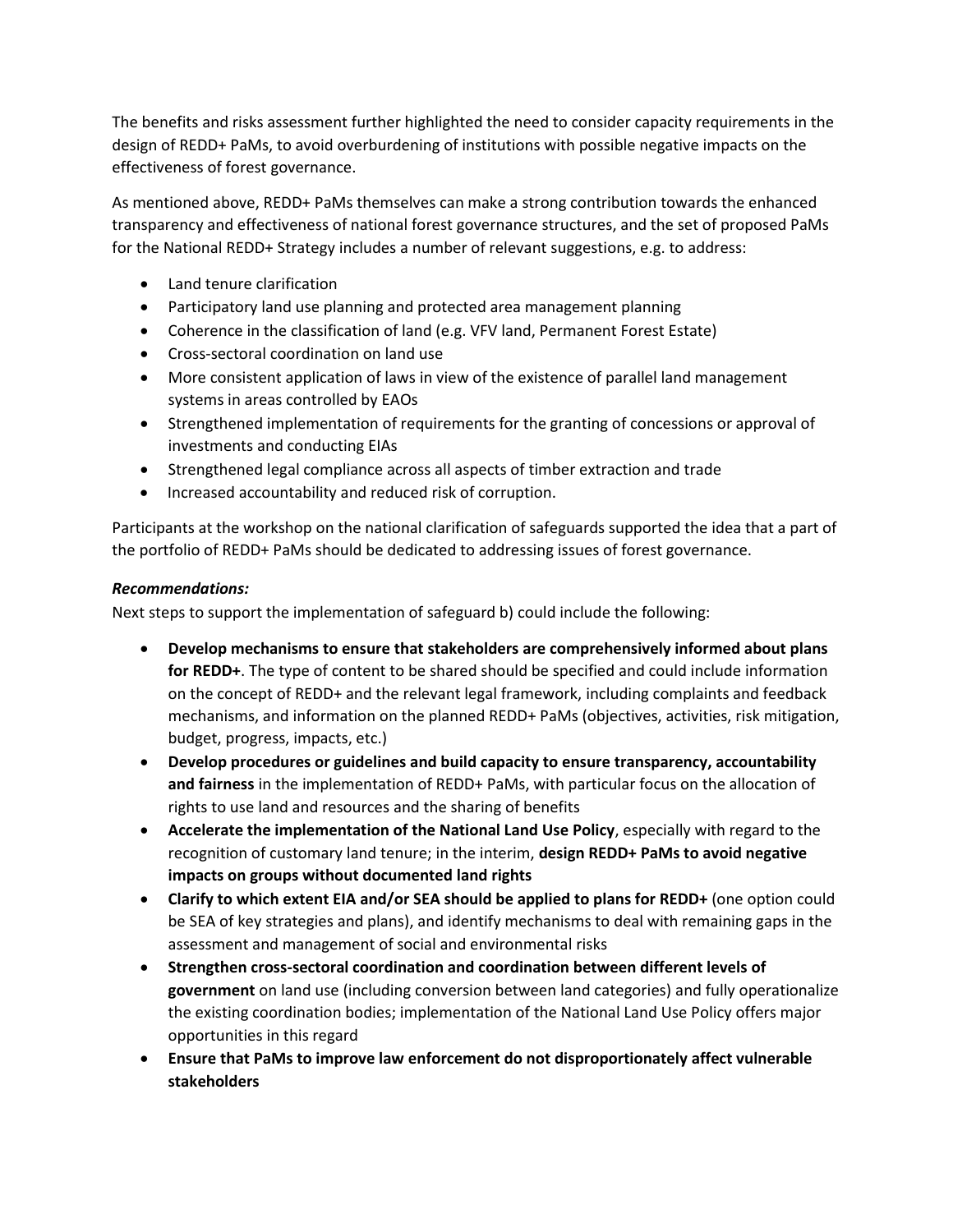**Identify options to address capacity gaps and implementation constraints** in relation to the Community Forestry Instructions, the VFV Land Management Law, the EIA Procedure (and/or any other procedures that will be used to assess social and environmental impacts of PaMs) and the collection and sharing of land-related data.

<span id="page-12-0"></span>**Safeguard c: Respect for the knowledge and rights of indigenous peoples and members of local communities, by taking into account relevant international obligations, national circumstances and laws, and noting that the United Nations General Assembly has adopted the United Nations Declaration on the Rights of Indigenous Peoples**

#### *Key PLRs and their provisions:*

- **Definition of "indigenous peoples"**: A definition of indigenous people is provided in the 2015 EIA Procedure ("People with a social or cultural identity distinct from the dominant or mainstream society, which makes them vulnerable to being disadvantaged in the processes of development"). Other related terms used in the regulatory framework include "national races", "ethnic nationalities" and "ethnic groups". The first two of these are translations of the terms used in the 2008 Constitution, and refer to a list of the ethnic groups that are officially recognized in Myanmar. (The term therefore includes the majority Bamar ethnic group.) The term "ethnic groups" has been defined in the 2015 Ethnic Rights Protection Law as "ethnic groups who have resided continuously within the Republic of the Union of Myanmar, stipulating as the original State. In this expression, naturalized citizens and associate citizens are not included". These terms are thus not synonymous with the definition of indigenous people as provided in the EIA Procedure, and are translated differently in Myanmar language. It is reported that some ethnic groups have questioned whether the term "indigenous peoples" should be applied to them. Workshop participants have also indicated that the definition of "ethnic groups" from the Ethnic Rights Protection Law is contentious, as ethnic groups may or may not be native (given e.g. the problem of displaced people), and that in their view it did not cover all necessary aspects of the concept. Reflecting this complex situation and ongoing debate, the national clarification of safeguards does not provide a definition of "indigenous peoples". Instead, it stipulates that a clear and specific definition should be agreed through a comprehensive stakeholder dialogue process involving key government departments and representatives of ethnic peoples.
- **Definition of "members of local communities"**: There is no explicit definition of "local communities" within the PLR framework. The 2016 Community Forestry Instructions specify that persons should live within around 5 miles from a given forest area in order to qualify for participation in a Forest User Group. The Instructions also set out a requirement that a person should have been resident in the area for a minimum of 5 years. Exceptions to both rules are possible depending on local conditions, especially where a forest area is traditionally managed by local people. A 5-year residency requirement is also included in the 2012 Ward / Village Tract Administration Law, if people want to access services available to local citizens. Given that stakeholders in Myanmar are familiar with such requirements, it may be useful to clarify explicitly whether a residency requirement would apply for the purposes of defining "members of local communities" in relation to REDD+ safeguards, and if yes, what it should be. Concerns have been raised about a 5 year minimum requirement being too high in the context of Myanmar, especially in conflict-affected areas, as it might lead to exclusion of a large number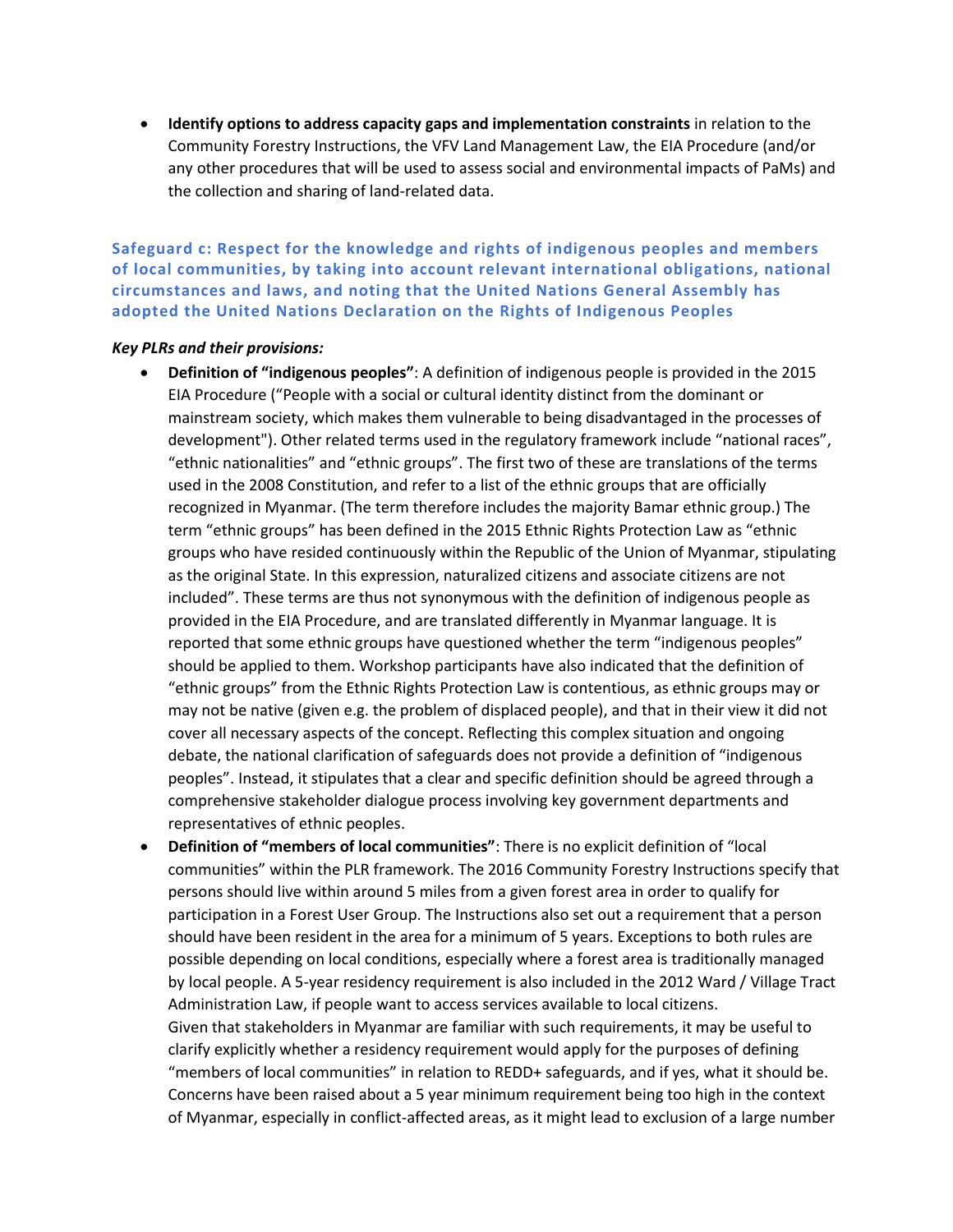of people. The national clarification of safeguards stipulates that "when 'members of local communities' are identified, care should be taken not to exclude persons who have been displaced by conflict or natural disaster".

 **Rights to land, territories and resources**: Myanmar's PLR framework provides some protection of officially recognized land tenure rights (e.g. for holders of a land use certificate or other form of legal documentation) in procedures for the acquisition of land for a public purpose such as declaration of a protected public forest, reserved forest or protected area (under the Forest Law and the 2018 Biodiversity and Protected Areas Law), or as a precondition for an investment project (under the Land Acquisition Act and the Investment Rules). Procedures for settling grievances are provided in the Farmland Law (2012), VFV Land Law (2012) and to some degree in the Forest Law (2018) and the Biodiversity and Protected Areas Law (2018). The Land Acquisition Act offers several options of compensation for persons with an interest in the land that has been acquired.

The Farmland Rules, which regulate the work of farmland management committees, also allow for complaint cases to be made about decisions related to farmland, e.g. on the right to work a certain piece of land, and for compensation to be offered if farmland is requisitioned in the state or public interest under the Farmland Law.

Land users without legal documentation generally have much fewer options to assert a right to continued access or compensation than those holding a land use certificate. At the same time, large numbers of people are unable to obtain land use certificates due to administrative problems (such as land not being officially classified as farmland, or missing cadastral maps) or shortages of capacity on the side of the farmland administration bodies. In the case of conflicts over the use of VFV land, the VFV Land Management Rules specify that farmers who are able to present "sound evidence" of having continuously cultivated the land for a long time should not be unfairly dealt with if land use rights are granted to a new land user. Available information suggests that in practice, such existing uses are not always investigated and taken into account before VFV land is reallocated. The new Biodiversity and Protected Areas Law (2018) states that the Director General shall, with the approval of the Ministry, make provisions for customary rights and privileges of the people in the region where it is proposed to establish a protected area.

One of the objectives of the National Land Use Policy (2016) is to recognize and protect customary land tenure rights and procedures of the ethnic nationalities. The Policy also stipulates that the process of land use planning (to be carried out by newly established Land Use Committees) should be conducted in a participatory manner and protect all land use rights, whether they are registered or not registered. It further requires that any proposed changes in land use should be made based on an understanding of their potential impacts on existing livelihoods, land use and land tenure rights. However, no laws or regulations to implement these parts of the policy have yet been passed<sup>10</sup>. The options for resolving disputes related to land acquisition as proposed in the National Land Use Policy have also not been made operational yet.

A particularly difficult case is the question of customary rights for land users practicing shifting cultivation, as this practice does not receive consistent treatment under Myanmar's PLR

 $\overline{a}$ 

 $10$  In some areas under the control of EAOs, land registration programmes have been carried out; the Union government may agree to recognize those (as has happened for example in the 2012 Myanmar-KNU ceasefire agreement).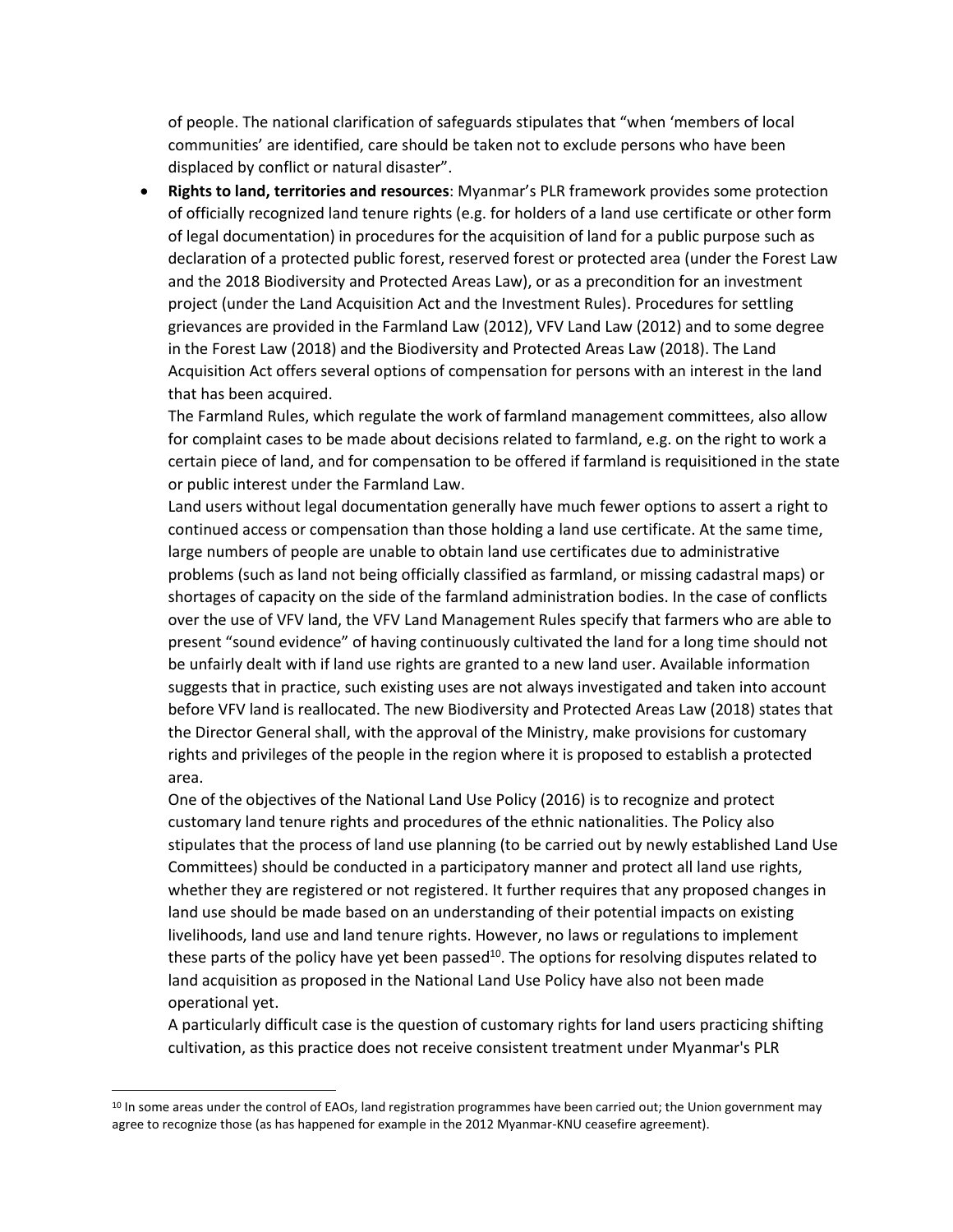framework. The Farmland rules ban shifting cultivation, and the Forest Law and Forestry Policy, as well as a number of other PLRs such as the National Action Programme under the UNCCD, treat shifting cultivation as a threat to forests and the environment. At the same time, the National Land Use Policy recognizes it as a legitimate form of subsistence agriculture that should receive full consideration in the context of customary land tenure and use rights. It has been argued that the recently formed Ministry of Ethnic Affairs could play a role in promoting the use rights of ethnic communities, but so far no related initiatives have been taken. Some protection for forest users' rights can be obtained through participation in a Forest User Group under the Community Forestry Instructions, which grant members a right to compensation for the loss of trees and crops due to development projects being implemented in their area. They also instruct the Forest Department to assist Forest User Groups in protection against encroachment and illegal logging or extraction of non-timber forest products. The Community Forestry Instructions name traditional management of a forest area by the local community as one of the criteria for approval of community forestry operations. However, as the Instructions are not backed up by a corresponding law, the right to compensation may not be enforceable in relation to development activities that come under the authority of other ministries than MONREC.

Somewhat stricter requirements apply to projects that involve involuntary resettlement, or that could have adverse impacts on indigenous people as defined in the EIA Procedure. For these cases, the EIA Procedure stipulates that, until national procedures governing such projects have been issued by the responsible ministries, international good practice shall be applied. The standards of the World Bank and Asian Development Bank are cited as acceptable examples of such good practice. Under World Bank safeguard policies, Free, Prior and Informed Consent (FPIC) of indigenous peoples is required for all interventions that involve land acquisition or would lead to their displacement and/or entail cultural harm or appropriation. Where a project causes people (indigenous or non-indigenous) to be displaced, the EIA Procedure assigns responsibility to the project proponent to support affected persons until they have regained at least their former level of socio-economic stability. The Involuntary Resettlement Safeguards of the Asian Development Bank recognize a right for all displaced persons to receive compensation, although the level of compensation varies depending on whether the persons had formal legal rights to the land from which they are displaced, claims to the land that are recognized or recognizable under national law, or neither formal legal rights nor recognized or recognizable claims. According to the ADB Safeguards, compensation, assistance and benefits should be offered in order to enhance or at least restore the livelihoods of all displaced persons in real terms relative to pre-project levels and to improve the standards of living of the displaced poor and other vulnerable groups. The ADB Involuntary Resettlement Safeguards do not contain a specific FPIC requirement for indigenous people, and can under certain conditions allow indigenous people to be resettled against their will.

In areas covered by the 2015 National Ceasefire Agreement, for the duration of the peace talks, consultation with EAOs and local communities is also required before projects that could have a major impact on civilians living in the area are planned or implemented.

 **Respect for traditional knowledge**: As described above, the World Bank safeguards procedures (which can be applied to meet the requirements of the EIA Procedure) ask for FPIC to be obtained where a project could affect critical cultural heritage of indigenous people or proposes to make use of cultural heritage, including knowledge. The 2015 Ethnic Rights Protection Law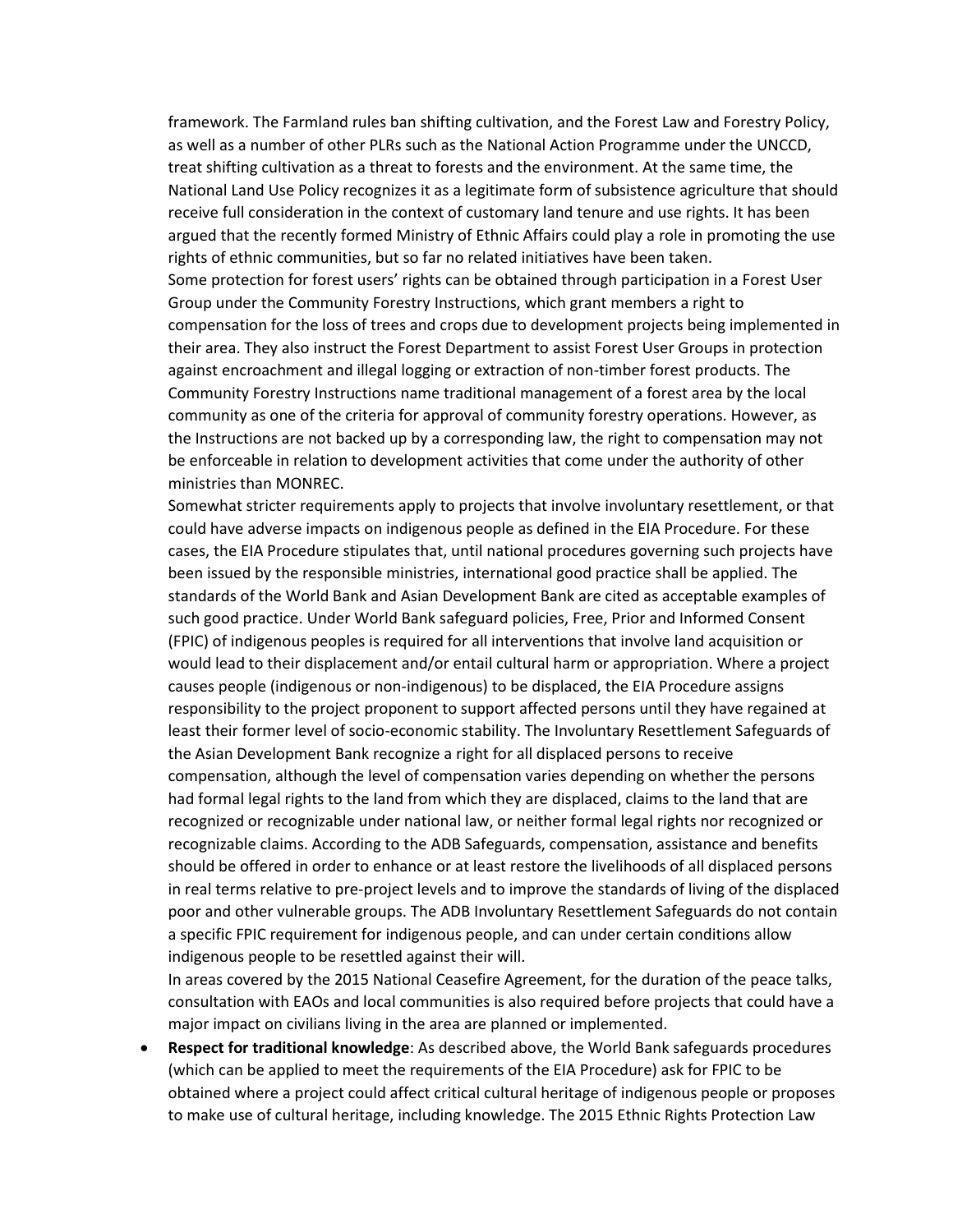sets out the right of ethnic groups to preserve their cultural heritage, and gives the Ministry of Ethnic Affairs duties and powers to engage in development and preservation of culture and customs of ethnic groups. It also requires ethnic groups to be informed about major projects in their areas, and for coordination about these projects to take place. There are as yet no rules to implement this law. According to the 2017 Investment Law, business investments that may affect the traditional culture and customs of the ethnic groups within the Union should not be permitted, and all investors should respect and comply with the customs, traditions and traditional culture of the ethnic groups.

 **Right to benefit-sharing**: The National Land Use Policy asks for land-related laws to be amended so that persons affected by land acquisition receive the right to invest in the project for which the acquisition was made. No other relevant provisions have been identified.

#### *Gaps in information on the PLR framework:*

Most of the information available is focused on rights to compensation in the case of land acquisition for development, or for the establishment of protected areas. There is less clarity on the rights of local stakeholders in relation to potential restrictions on land use resulting from land use planning and protected area planning/management decisions. This is an important topic given that improved allocation of land to different uses is a central element in a number of proposed REDD+ PaMs.

The information gaps on the applicability of EIA requirements to REDD+ programmes or individual REDD+ PaMs, as mentioned under safeguard b), are also relevant here. If the EIA Procedure is considered not applicable to (most) REDD+ PaMs, this will rule out one of the most comprehensive available legal instruments to protect the land use rights of local stakeholders, especially indigenous communities and those applying customary land use practices.

#### *Assessment of whether the safeguard is fully addressed:*

A number of identified weaknesses in the PLR framework are relevant to the implementation of REDD+ PaMs in line with safeguard c). These are described below:

 **Rights to land, territories and resources**: The key concern raised in this context during the benefits and risks assessment is whether the livelihoods of traditional farmers and other land users without formally documented use rights (such as users of forest resources or people practicing shifting cultivation) could be affected by PaMs related to land use planning, expansion of the PFE, strengthening of the protected areas system, establishment of plantations, increased law enforcement, etc. As described above, there is little protection in the current PLR framework for traditional use rights of such groups, and even less for land users with no long and well documented history of working the land (e.g. internally displaced persons). The Ministry of Ethnic Affairs could undertake initiatives to resolve some of these issues based on its mandate under the Ethnic Rights Protection Law, but so far this has not happened. The EIA Procedure could also be an important instrument to ensure that indigenous peoples' and local communities' rights to lands, territories and resources are respected in REDD+ implementation. However, as pointed out above, it seems unlikely at this stage that EIA procedures would be applied to all types of REDD+ interventions that could have an impact on the rights of indigenous peoples and local communities, so there would be gaps in coverage. Concerning the application of FPIC, workshop participants further highlighted a need for clearer guidelines on how to conduct the process, as there were shortcomings in practice even where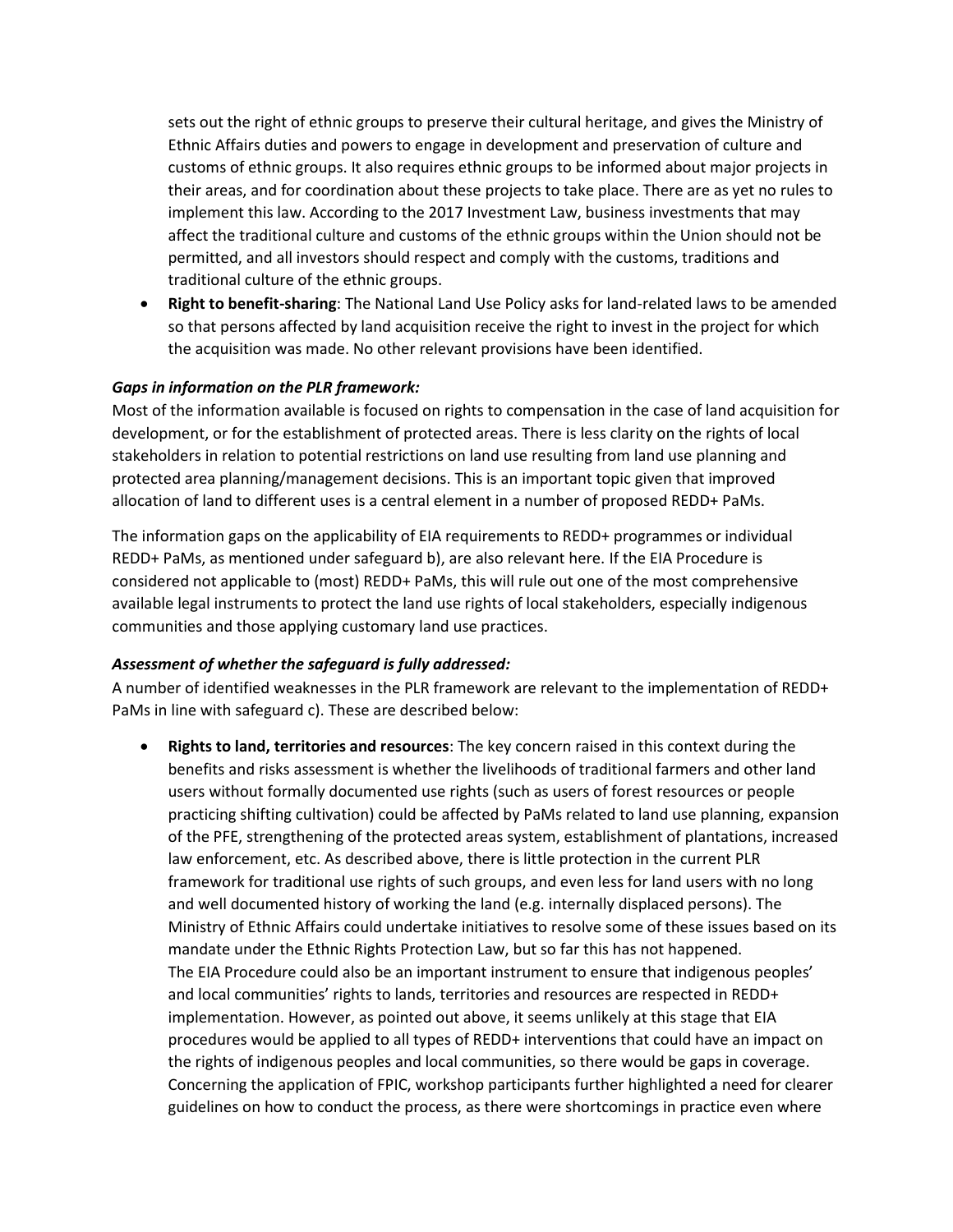such procedures are applied (e.g. with regard to the provision of adequate information). As recommended under safeguard b), a two-pronged approach could be used to handle the complex land rights situation. This means that in the short term, the design of REDD+ PaMs would be the key means for addressing the safeguard (e.g. through appropriate guidance for the assessment of social impacts, for the involvement of stakeholders in decisions on land use, or for applying FPIC procedures), while over the medium to long term increased clarification of land use rights would be sought (e.g. through implementation of the National Land Use Policy and/or the strengthening of legal provisions on participatory management approaches such as Community Forestry and Local Community Protected Areas).

- **Rights to preserve cultural heritage and customs:** While such rights are recognized in the Ethnic Rights Protection Law, no rules to implement this law have been passed and currently the only operational mechanism that could ensure they are respected is that of the EIA Procedure. However, available information suggests that intangible cultural heritage (such as practice of traditional lifestyles) is not routinely considered in EIA. The question as to which types of REDD+ PaMs would be subject to an EIA or SEA is again relevant here.
- **Rights to benefit-sharing**: There are currently no provisions in the PLR framework that would specifically require benefits from REDD+ PaMs to be shared with indigenous people and local communities (or any other stakeholders). If PLRs to regulate REDD+ are being considered (e.g. legislation on carbon rights), the issue of benefit-sharing could be addressed there. If not, the approach to benefit-sharing could be set out in REDD+-specific documents (e.g. the National REDD+ Strategy or guidelines for the implementation of REDD+ PaMs). It should be noted that a large variety of approaches to benefit-sharing are possible and different countries are making different choices (e.g. direct involvement of stakeholders in implementation of REDD+ activities or their monitoring and evaluation, PES schemes, allocation of monetary vs. non-monetary benefits, etc.). It may be possible to draw on some experiences from the sharing of benefits within Community Forest User Groups, as required by the Community Forestry Instructions (benefits are to be shared equally in accordance with the group's Management Plan).

There are also some areas where capacities to implement or comply with existing PLRs could be limiting for the application of safeguard c) to REDD+ PaMs. These include:

 **Implementation of EIAs and SEAs**: Available information suggests that the capacity of government institutions to fully implement all aspects of the EIA Procedure is currently insufficient, e.g. with regard to the involvement of technical experts of various backgrounds in the development of EIA reports (to cover the full range of relevant environmental and social considerations), the involvement of stakeholders in a way that is accessible and effective for all groups, or the timing and sequencing of EIAs within the process of approving a project or investment. There is a particular shortage of social specialists in MONREC, while the Ministry of Ethnic Affairs is not currently much engaged in the EIA process. As discussions at the workshop have shown, there is also a widespread misconception that social and health-related aspects are not covered in the EIA Procedure. As mentioned earlier, practical experience with the implementation of SEAs at the level of strategies or programmes is basically non-existent. It is therefore likely that even if EIA or SEA were applied to planned REDD+ actions, the capacity of the responsible institutions would need to be built to avoid shortcomings in the way the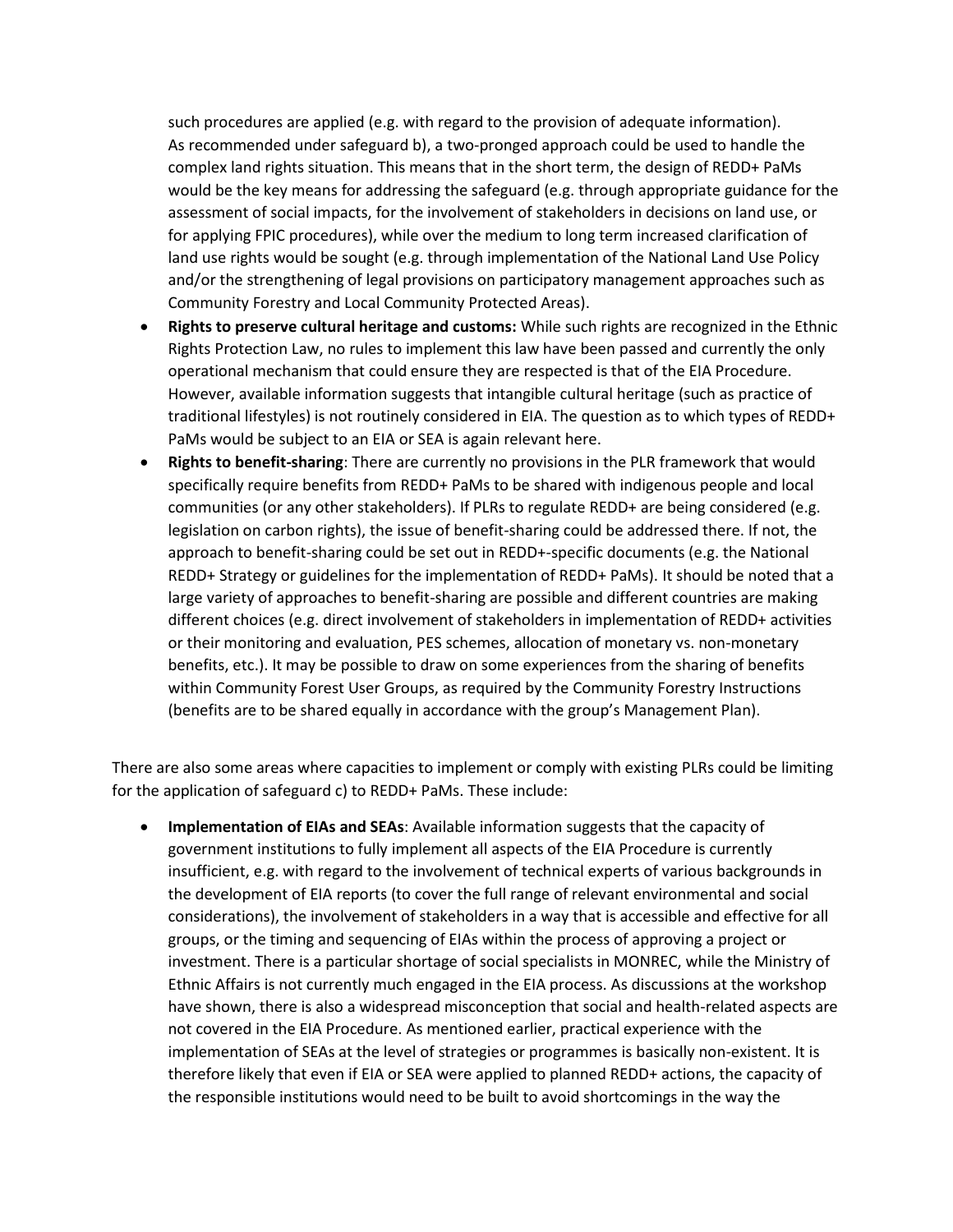processes are carried out. This applies not least in relation to the social aspects that are relevant for safeguard c).

- **Equitable inclusion of all stakeholders**: A number of concerns have been raised during the assessment of benefits and risks about the possibility of elite capture in processes for the recognition of customary rights or land use / management planning. In particular, there appears to be a risk that poor or vulnerable groups might lose out due to a lack of information about their rights or a lack of capacity to assert them, or due to a lack of awareness about the needs of vulnerable groups on the part of those conducting the process. The same risk is likely to appear in relation to any future arrangements on benefit-sharing.
- **Access to justice**: There are concerns that some members of minority ethnic groups may be less able to access the available mechanisms for settling complaints and grievances under the Farmland Law, the VFV Land Management Law and the Forest Law due to language barriers. Also, the authorities in charge often do not have enough staff and resources to deal with complaints, and are not well coordinated with each other. Capacity issues will also need to be considered in any new mechanisms to be set up specifically for REDD+, such as a REDD+ GRM.
- **Land-related data**: The assertion of land rights and efforts to clarify land tenure can be hindered by the continued lack of systematic and accurate records of land ownership in some areas.

As already mentioned under safeguard b), some of the proposed REDD+ PaMs can themselves help to strengthen the PLR framework. PaMs that support the clarification and recognition of land rights are of particular importance here.

#### *Recommendations:*

- Clarify whether the **definition of "indigenous people"** as provided by the EIA Procedure should be applied across all aspects of implementing the safeguard (which would facilitate building on the existing EIA process), or whether a new definition should be developed. This question should be addressed through a comprehensive stakeholder dialogue process as stipulated in the national clarification of safeguards. In the meantime, one option could be to refrain from differentiating "indigenous people" and extending the rights due to them to all members of local communities, thus protecting everybody's rights to the same high standard. (This approach has been adopted by a number of other countries where the term "indigenous people" proved contentious.)
- Clarity should also be established on the **definition of "members of local communities"**, especially with regard to a possible minimum residency requirement.
- **Develop suitable mechanisms to involve local stakeholders in the planning of REDD+ PaMs and provide compensation** in the case of use restrictions or prohibitions of use affecting their rights, setting up a fair and transparent process that takes into account the needs of vulnerable groups and respects FPIC requirements where applicable.
- **Develop clear guidelines for processes to request the Free, Prior and Informed Consent (FPIC) of affected stakeholders** in REDD+ PaMs, including guidance on when FPIC should be sought and how the process should be conducted.
- **Build the capacity of government staff for conducting participatory and inclusive planning processes**, and **raise awareness of local stakeholders** (in particular vulnerable groups) about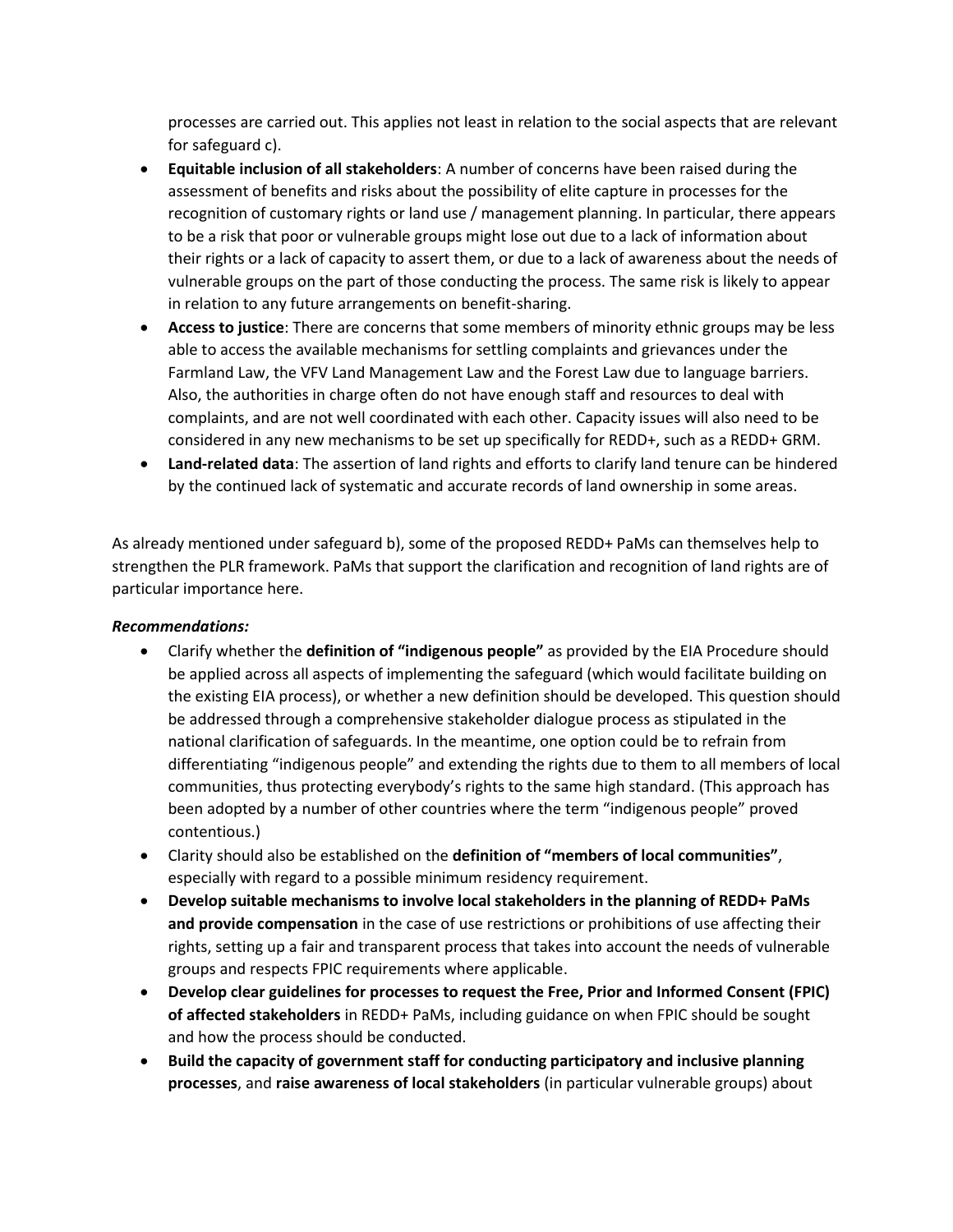REDD+ procedures, their opportunities to participate in REDD+, and options for raising complaints if they feel their rights are not respected (e.g. GRM).

- **Clarify whether (and if yes, how) EIA and/or SEA should be applied to different types of REDD+ interventions**. If it turns out that EIA/SEA are not applicable to some types of PaMs that could affect the rights of indigenous people and local communities, alternative processes should be identified to assess these possible impacts during the planning stage and ensure they are managed appropriately.
- **Development of the National Land Law should be accelerated**, and the situation of persons without land use certificates, including those who practice customary land uses, should be addressed in the law.
- **Provisions on participatory management approaches (e.g. under the Forest Law and the Biodiversity and Protected Areas Law) should be strengthened**. In the case of the Community Forestry Instructions, given that Community Forestry plays an important role in some of the proposed PaMs, options should be considered to strengthen the instructions by recognizing them in a law, to increase their applicability outside of the designated forest area.
- Options should be identified to **address the implementation constraints described above in relation to the recognition of rights to land, resources and territories**, including through efforts to strengthen capacity and access to information on land tenure, land classification and land use rights.
- **An inclusive and equitable approach should be developed for the sharing of benefits from REDD+** with stakeholders, including indigenous people and local communities. There is a large variety of possible approaches, and experiences from other countries could be useful.

## <span id="page-18-0"></span>**Safeguard d: The full and effective participation of relevant stakeholders, in pa rticular indigenous peoples and local communities [in REDD+ actions]**

Participation in REDD+ actions, as required by this safeguard, can take several forms. While broad stakeholder participation in planning and monitoring is possible for all types of REDD+ actions, only a subset of stakeholders may be in a position to actively participate in the implementation of activities. Both forms of participation are discussed below.

#### *Key PLRs and their provisions:*

 **Definition of "relevant stakeholders", and legitimacy and accountability of stakeholder representatives**: There is no definition in the PLR framework that would indicate who should be considered "relevant stakeholders" in the context of REDD+ actions. However, a stakeholder mapping for REDD+ has been conducted at the national level through the Technical Working Group on Stakeholder Engagement and Safeguards as part of preparations for the development of the National REDD+ Strategy. This could be used as a starting point to identify who should be involved in the planning and/or implementation of specific REDD+ PaMs, depending on the geographic scale at which they are aimed. Mechanisms for participation will likely need to be different for the planning and implementation of site-level interventions as compared to PaMs that are aimed at the national or subnational level (e.g. policy-oriented PaMs or PaMs supporting legal reforms or institutional strengthening), or for the development of REDD+ strategies and programmes. While direct participation of local stakeholders may be possible for site-level interventions, discussions at the national level may need to involve representatives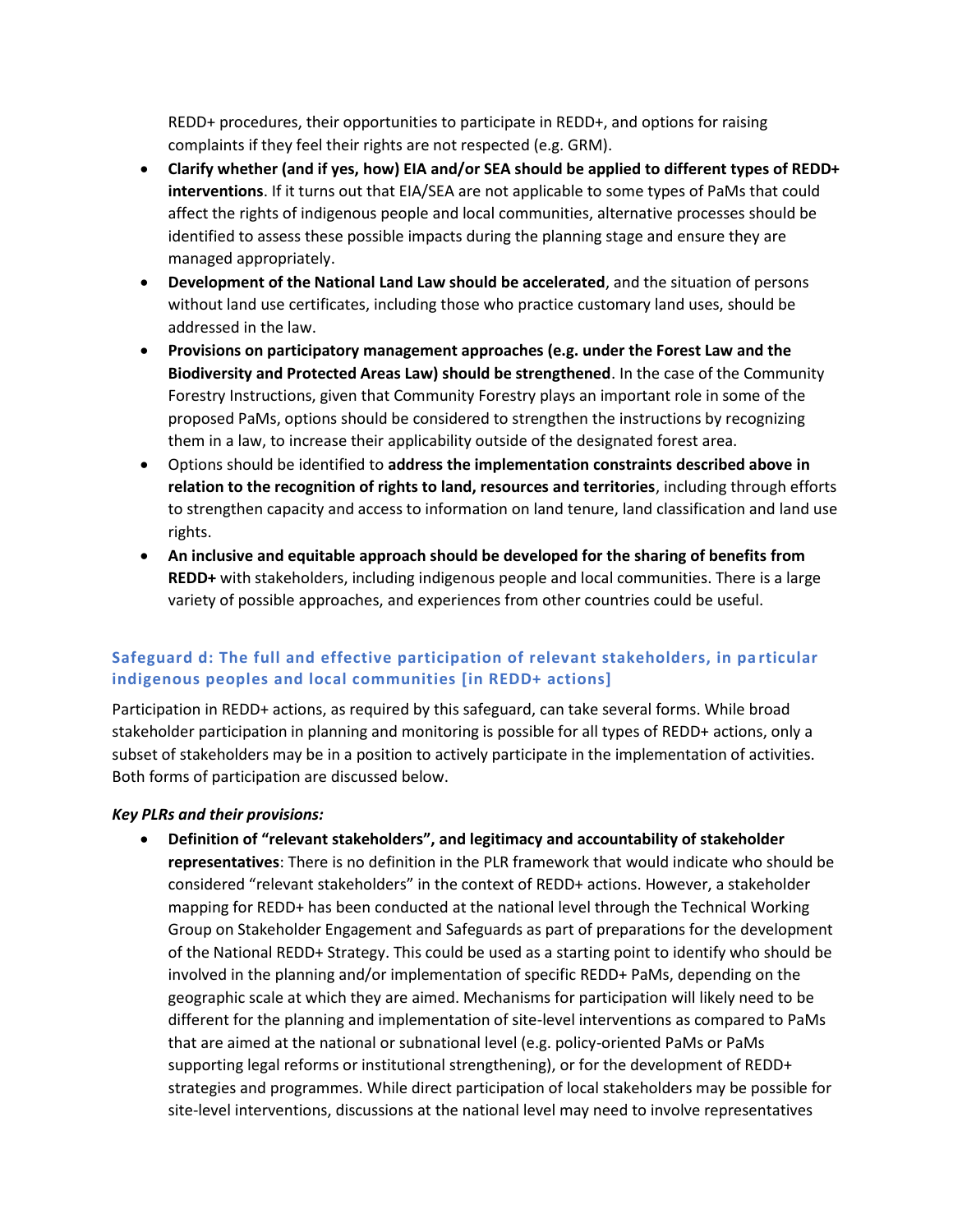selected through an appropriate mechanism. The currently available information suggests that there are no provisions in the PLR framework about how representatives of indigenous peoples and local communities should be selected to ensure that they can legitimately speak on behalf of their stakeholder group. There are also no specified mechanisms to ensure that the representatives remain accountable to their group.

- **Definitions of "indigenous peoples" and "local communities"**: these points have been discussed under safeguard c).
- **Establishment of mechanisms or platforms to facilitate participatory processes during the design, planning, implementation and monitoring of REDD+ strategies and PaMs**: No mechanisms or platforms specifically aimed at facilitating participation in REDD+ strategies or PaMs are mandated by existing PLRs. However, a number of platforms and working groups have been created at the national level as part of the readiness process (e.g. the REDD+ Task Force, the Technical Working Groups on Drivers & Strategy and on Stakeholder Engagement and Safeguards and the REDD+ Stakeholder Network). For the subnational level, there are a number of existing structures and platforms that could potentially be used as a starting point, to avoid having to create new ones. For example, the interim arrangements set out by the National Ceasefire Agreement could offer a platform for engagement between the Union Government and EAOs. Building on the Land Use Committees at State/Region, district and local level as mandated by the National Land Use Policy could be a possibility to engage a range of stakeholders, once these committees are established. According to the NLUP, the State/Region committees should include farmers' representatives as well as representatives from all local ethnic nationalities and relevant experts. The local level Land Use Committees will be tasked with conducting public consultation on proposed land use maps, and should therefore be in a good position to facilitate stakeholder participation. A second option that could be explored for the local level is the possibility to involve stakeholders through the recently established Township Planning and Implementation Committees, or where these do not yet exist, the Township Management Committees. Another entry point that has been mentioned by workshop participants are the Farmland Administration Bodies (FAB) and the VFV Land Management Committees, which exist at the different administrative levels. However, the mandate of these bodies is focused on the land category for which they were set up, and broadening their remit might be difficult. Also, their composition is mainly made up of government officials; for example, the Farmland Administration Bodies do not include elected stakeholder representatives except at the village tract level.
- **Public Participation in EIA**: As explained under safeguards b) and c), EIA and/or SEA could play a role in managing the social and environmental impacts of some REDD+ PaMs. If this option is pursued, stakeholder involvement in EIAs or SEAs related to REDD+ should be supported as part of ensuring full and effective stakeholder participation in REDD+ actions. According to the 2015 EIA Procedure, the proponent of a project that requires an EIA has to arrange for appropriate public consultation throughout all phases of the process, and disclose documentation to the public in a timely manner. Consultations should include all stakeholders who could be affected by, or otherwise have an interest in, the project. There is not much detail in the Procedure about how this should be done, for example how accessibility of the consultations for vulnerable stakeholder groups or groups with low capacity should be achieved. Participants in the national safeguards clarification workshop commented that implementation of the procedure is still sometimes weak. Draft Guidelines for Public Participation in Myanmar's EIA Process have been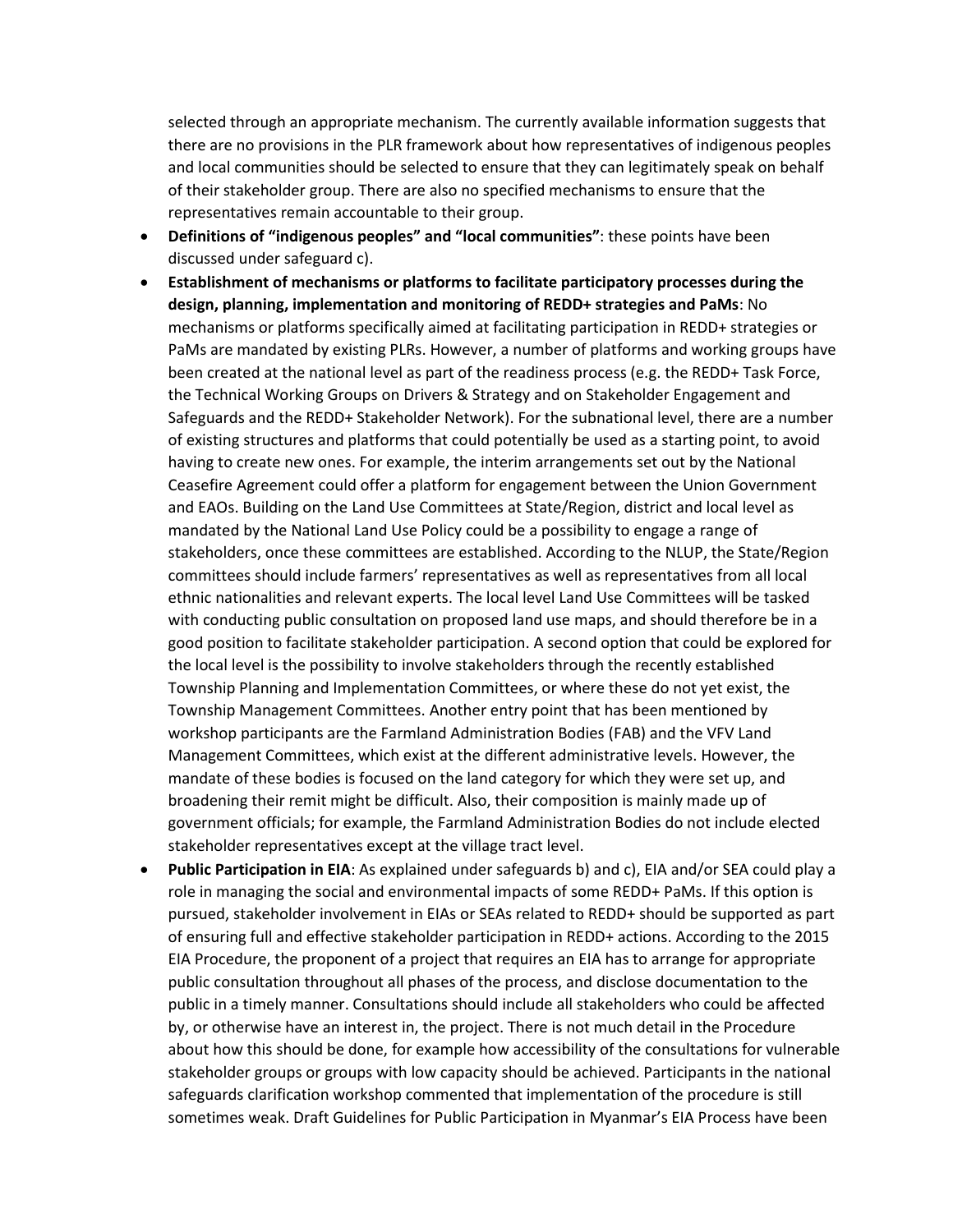finalized in 2017 by a multi-sector working group, but have not yet been adopted. The Guidelines propose a requirement to develop a Public Participation Plan for the EIA process that includes complaints management and grievance redress mechanisms. They also suggest that the Environmental Management Plan (EMP) included in the final EIA Report should set out a complaints and grievance management mechanism for the project. The guidance on identification of persons affected by the project and other stakeholders that is provided in the draft Guidelines could potentially be useful in the wider context of identifying relevant stakeholders for REDD+ PaMs (see above), even if it turns out that the full EIA Procedure will not be applied in the REDD+ context.

#### *Gaps in information on the PLR framework:*

 $\overline{a}$ 

No particular gaps in information have been identified for this safeguard, except for the question mentioned earlier about the applicability of EIA/SEA to different types of REDD+ PaMs.

## *Assessment of whether the safeguard is fully addressed:*

There are currently very few legal provisions that would help to ensure REDD+ PaMs are designed and implemented in line with safeguard d), with the notable exception of the EIA Procedure in case it is found to be applicable to REDD+. The draft Guidelines for Public Participation in EIA could also provide useful material that could be drawn upon in the development of guidance on participation for REDD+ PaMs.

Topics on which further clarification and the development of specific approaches for REDD+ would seem particularly useful include:

- Guidance for the identification of relevant stakeholders and representatives of stakeholder groups, as appropriate
- Definition of what is considered as "full and effective" participation, and guidance on suitable mechanisms for the involvement of stakeholders in different types of PaMs, including (where appropriate) their monitoring
- Guidance on where and how stakeholders should be offered the opportunity to participate in PaMs implementation<sup>11</sup>.

As with safeguard c), questions of stakeholder capacity to participate in planning processes and make their perspectives heard are highly relevant for the effective implementation of this safeguard. Capacitybuilding and logistical support may be necessary especially for vulnerable and marginalized stakeholder groups, and their needs may need to be specifically considered in the design of mechanisms for participation (e.g. there may be a need to ensure that people without formal land use rights are not excluded from the process). Given that public participation in decision-making on land use is a relatively new concept in Myanmar's legal framework (both the NLUP and the EIA Procedure are less than five years old and there are still gaps in their implementation), the capacity of those who are tasked with conducting consultations may also need to be built.

<sup>&</sup>lt;sup>11</sup> At present, the only element of the PLR framework that makes any reference to involving local communities in interventions implemented in their vicinity is the stipulation in the National Land Use Policy that land-related laws should be amended so that persons affected by land acquisition receive the right to invest in the project for which the acquisition was made.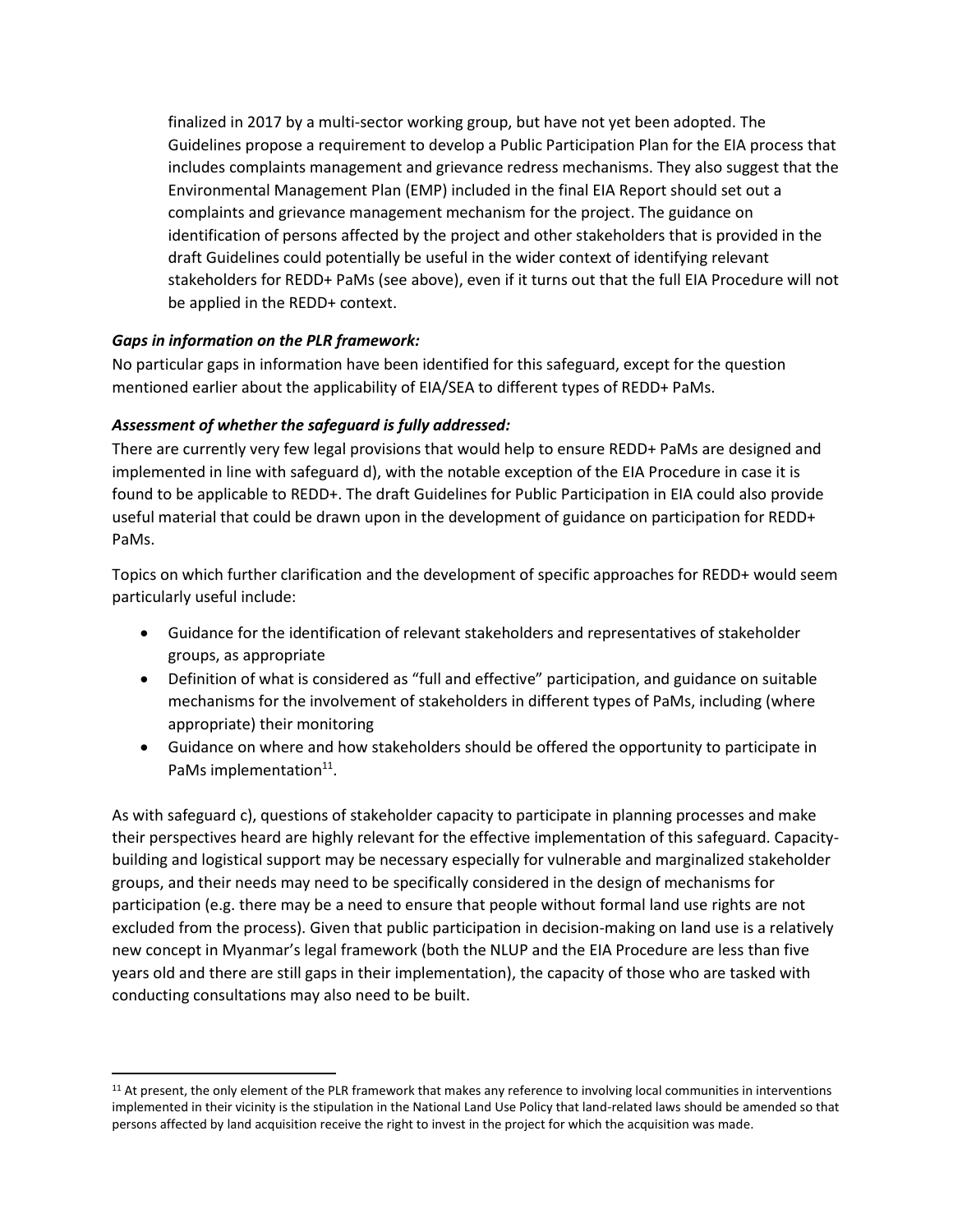A number of the PaMs proposed for the National REDD+ Strategy already explicitly include participatory approaches in their design, e.g. PaMs on land use planning, promoting community forestry and enabling more effective creation and management of protected areas.

#### *Recommendations:*

- Identify options to address the PLR gaps described above. It seems likely that REDD+-specific solutions such as the **development of guidance for the identification of stakeholders** and/or their representatives, and for **stakeholder involvement in different types of REDD+ PaMs**, offer the most straightforward approach for ensuring that REDD+ implementation is in line with safeguard d).
- **Build the capacity of both government staff and local stakeholders** (in particular vulnerable groups) for participatory processes, and ensure that adequate levels of support are available.
- As suggested by participants at the national clarification workshop, **stakeholders or stakeholder groups should have the possibility to 'self-identify'** to allow for inclusive participation. Mechanisms should also be developed to **ensure that stakeholder representatives are well aware of their roles and responsibilities,** and that there is a two-way flow of information between them and the group they speak for.
- **Guidelines for stakeholder involvement should address participation in all stages of PaMs development and implementation**, including the assessment of potential impacts, design and planning, implementation of activities, and monitoring/evaluation. It is worth exploring whether some elements of the draft Guidelines for Public Participation in EIA could be drawn upon in this. Options to finalize and adopt the EIA Participation Guidelines themselves should also be pursued.

## <span id="page-21-0"></span>**Safeguard e: [REDD+] actions are consistent with the conservation of natural forests and biological diversity, ensuring that the [REDD+] actions are not used for the conversion of natural forests, but are instead used to incentivize the protection and conservation of natural forests and their ecosystem services, and to enhance other social and environmental benefits**

This safeguard includes a particularly wide range of aspects, as it covers both environmental and social impacts of REDD+, and calls both for the achievement of benefits and the avoidance of harm. Not surprisingly, the largest number of potential benefits and risks identified during the assessment of proposed REDD+ PaMs for Myanmar's National REDD+ Strategy relates to safeguard e). As it is impossible to foresee all possible impacts for all potential PaMs at this stage, the focus in assessing the PLR framework is on the general availability of procedures for the management of environmental and social impacts of REDD+ actions, on capacities for their implementation, as well as on selected priorities among the identified benefits and risks.

In order to identify PLRs that can help to ensure that REDD+ actions are aligned with safeguard e), it is useful to look at the different available mechanisms for managing the environmental and social impacts of land-related policies and measures. Options to support positive outcomes exist at various stages in the planning and implementation of REDD+ actions:

**Selection and prioritization of PaMs:** the REDD+ portfolio can be chosen so that priority is given to those PaMs that are well suited to achieving positive impacts on forests and other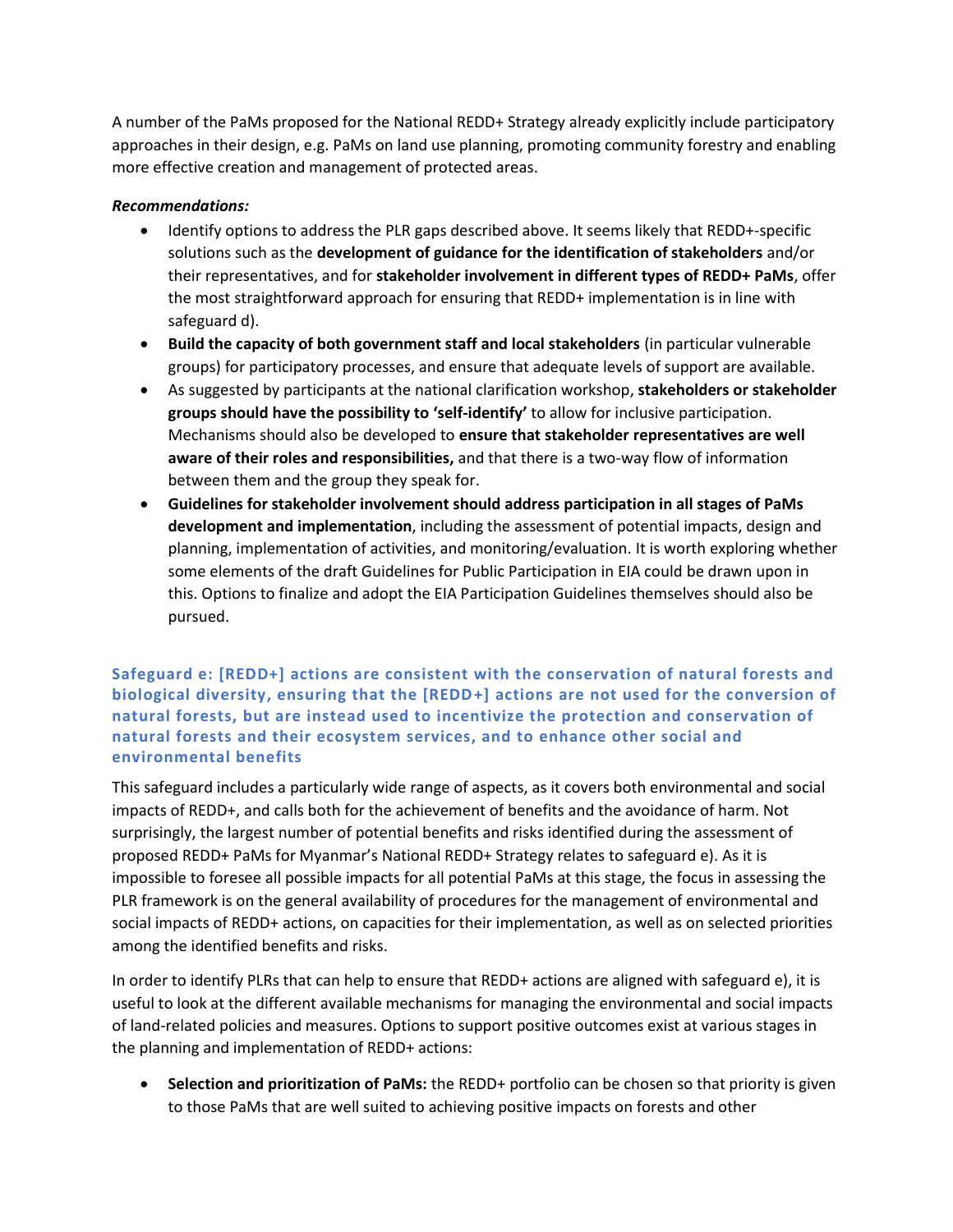ecosystems, and on the well-being of stakeholders. For example, where there is potential to implement REDD+ effectively and equitably through PaMs that support the protection and conservation of natural forest (as specified in the safeguard), such actions should be prioritized over other PaMs that are likely to yield lower benefits for biodiversity and ecosystem services (such as reforestation). Often, combining PaMs that complement each other in terms of their expected benefits, or in terms of mitigating each other's risks, can also be a useful approach. (In fact, this is reflected in the portfolio of PaMs currently proposed for Myanmar's National REDD+ Strategy). For example, it can make sense to combine PaMs that aim to make agricultural practices more effective with PaMs focused on protecting remaining forest areas, or to balance PaMs that strengthen forest law enforcement against PaMs that develop alternative livelihood options for communities who depend on forest products.

- **Location of PaMs**: the impacts of a PaM often depend on where it is implemented. For example, PaMs that reduce deforestation rates will be most beneficial for biodiversity in an area with forests of high conservation value, and PaMs that entail some environmental risks (such as setting up infrastructure for renewable energies) may be less harmful if located at some distance from remaining natural forests. Social benefits can often be increased by targeting PaMs towards areas with high poverty rates or with serious socio-economic or health problems resulting from environmental degradation.
- **Design of PaMs**: the details of how a PaM is implemented can determine the level of its positive or negative impacts. For example, applying good forestry or agricultural practice, setting suitable limits for resource extraction, facilitating the inclusion of vulnerable stakeholders, setting up structures for coordination with other sectors or ensuring that workers receive training on safe handling of equipment can all help to ensure that REDD+ actions deliver the best possible outcomes.
- **Implementation, monitoring and adaptive management of PaMs:** Once the planning stage has been completed, a key question is whether PaMs are actually implemented in line with the plan (e.g. whether any agreed risk mitigation measures are being applied). Monitoring the implementation and outcomes of a PaM can help to detect any deviations from the plan; it can also show if the desired impacts are being achieved, or if any adaptations in PaM design are needed.

When the possible impacts of a specific PaM or a portfolio of PaMs are being assessed, there are often both direct and indirect effects to consider. Assessing indirect effects can be methodologically difficult, especially if the impacts occur at a distance from the area where the measure is being implemented, or in another ecosystem.

With regard to impacts on ecosystem services, it can be helpful to identify which of the many potential services that could be affected by REDD+ are most relevant in the national context. The ecosystem services that were most frequently mentioned during the assessment of benefits and risks for proposed PaMs in Myanmar are soil erosion control and regulation of the quality and quantity of water at the watershed level. Regulating local climate and providing recreational value were also raised as potential benefits derived from forest ecosystems.

#### *Key PLRs and their provisions:*

 **Definition of natural forest**: There is no definition of 'natural forest' in the PLRs that have been reviewed, although some of them use the term (e.g. the 2016 Community Forestry Instructions),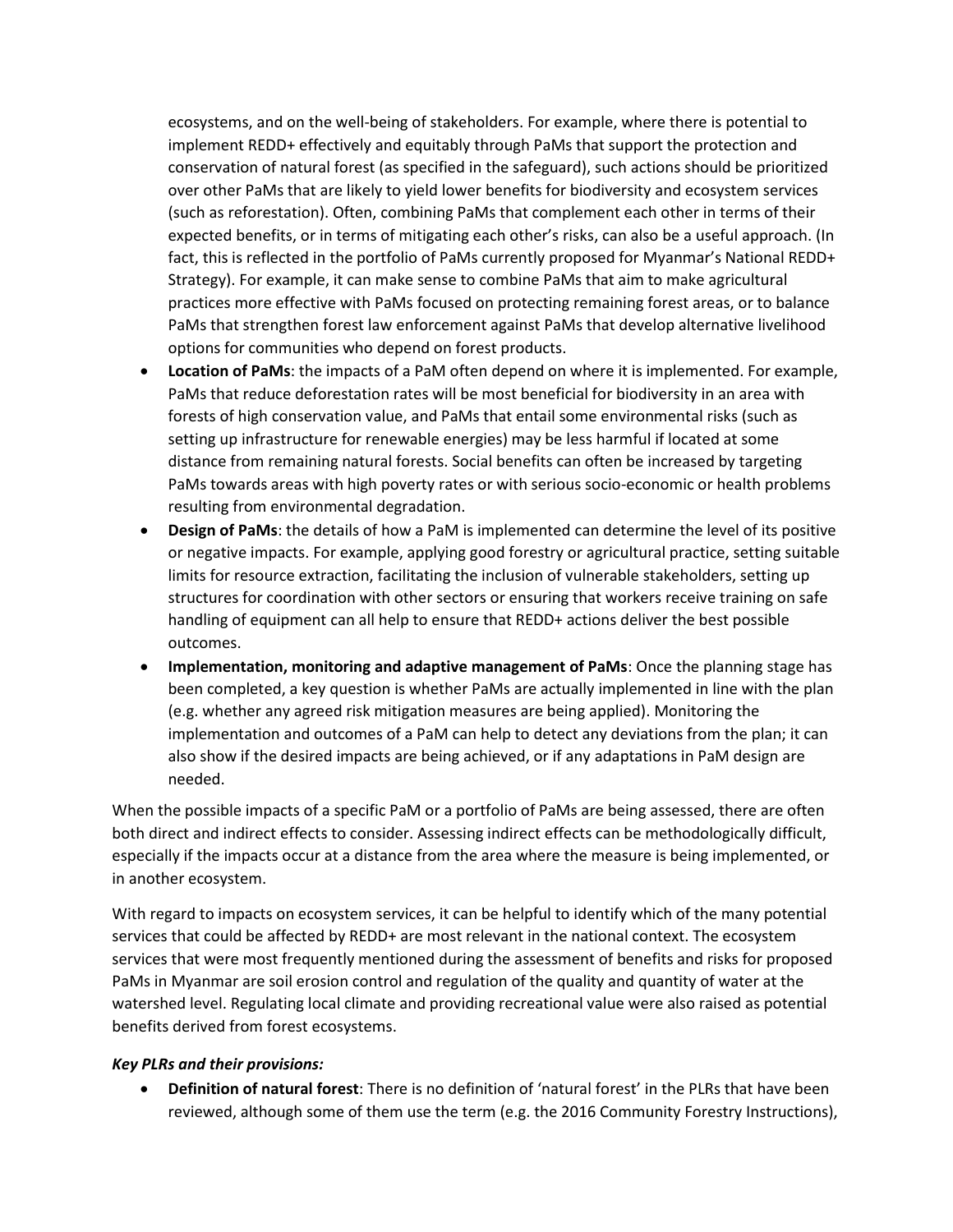and the Forest Department has a Division of Natural Forest and Plantations. According to the Forest Reference Level submission, the national codes to be used for land use/cover mapping do not distinguish between natural and planted forest. If no suitable definitions are available from other appropriate sources - such as technical documents relating to the forest inventory - it will be important to reach agreement on the criteria for identifying areas that hold natural forest (and are therefore, according to safeguard e), off-limits for any REDD+ PaMs that could lead to forest conversion).

- **Avoiding conversion of natural forest**: There are no legal provisions in Myanmar that would amount to a ban on converting natural forest to other uses, such as timber or fuelwood plantations<sup>12</sup>. However, there are different kinds of approvals that may need to be obtained for the establishment of plantations or conversion to agriculture, depending on:
	- 1) Whether the land in question is classified as forest, or as another land type (e.g. in cases where forest is located on VFV land). Conversion of forest situated on 'Forest Land' to agricultural land or to aquaculture (e.g. in the case of mangroves) has to be approved by MONREC, or, if an Investment Permit is required (see below), by the "relevant State or Region Authority" as per the 2017 Myanmar Investment Rules. The available information suggests that a conversion of forest situated on Forest Land to a plantation would not require a change in the official land classification. According to the Forest Law, plantations<sup>13</sup> may be established on Forest Land or other land at the disposal of the government through the Director General of the Forest Department with the approval of the Minister. Village firewood plantations can even be established in a reserved forest or protected public forest. A number of government policies or programmes (e.g. the Forest Policy, the National Energy Policy or the National Reforestation and Rehabilitation Programme) implicitly suggest that plantation activities should be located in degraded or denuded forest lands. However, there are no explicit legal provisions requiring this, or preventing the establishment of plantations in areas with good forest status. The 2016 Community Forestry Instructions allow establishment of community forests in "degraded natural forests where natural regeneration is difficult." On VFV land that is forested, MONREC is responsible for managing the trees, but MOALI remains responsible for the land. Where a conversion is planned on VFV land, the VFV Land Committee is in charge of assessing the proposal, and is tasked with undertaking consultation with relevant ministries including MONREC before the change is approved.
	- 2) Whether the land in question is located within a protected area, in which case all questions related to land use are managed by MONREC<sup>14</sup>.
	- 3) Whether the planned change in land use meets the criteria for requiring an EIA, in which case an Environmental Compliance Certificate (ECC) is needed for the activity to go ahead. The authority for approving the findings of an EIA and issuing an ECC lies with

l

 $12$  Conversion of forest to plantations is the most relevant scenario for safeguard e), as it seems unlikely that any REDD+ measures would intentionally support the conversion of forest to a low-carbon land cover type such as an agricultural field. However, indirect land use change caused by a REDD+ PaM could also be relevant. For example, if crop cultivation or cattle grazing is banned from a plot of land under the REDD+ PaM, this could lead to forest being cleared elsewhere to make up for the loss in agricultural area.

<sup>&</sup>lt;sup>13</sup> The types of plantations regulated under the Forest Law include: commercial plantations, industrial plantations, environmental conservation plantations, local supply plantations, village firewood plantations and other plantations. <sup>14</sup> Restrictions on land use in protected forest areas are governed by the 1992 Forest Law, the 1995 Forest Rules and the Community Forestry Instructions (revised in 2016).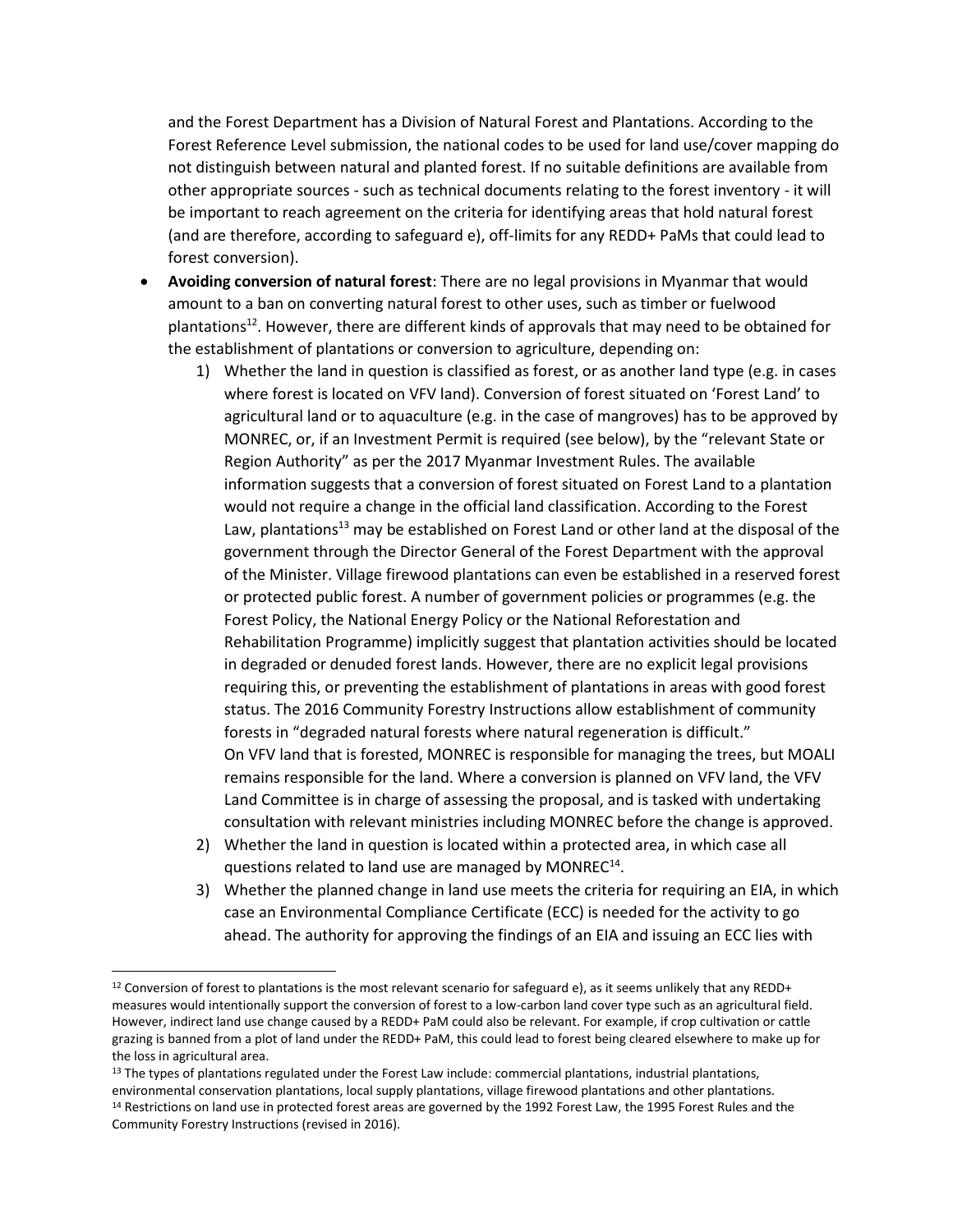MONREC. Based on the criteria mentioned in the EIA Procedure, it can be argued that all REDD+ actions related to concessions and/or land conversion would need either an EIA or an SEA under the Environmental Conservation Law. As mentioned earlier, however, it is not clear whether this is in line with current practice for determining the applicability of EIA and SEA to projects.

4) Whether the change in land use meets the criteria for requiring an Investment Permit under the 2016 Myanmar Investment Law and the 2017 Myanmar Investment Rules (e.g. if an agricultural investment covers more than 1,000 acres of land); the Myanmar Investment Commission (or the relevant regional or state investment committee for investments under US\$ 5 million) is responsible for approving Investment Permits.

Different rules may be applied in areas under the control of EAOs. For example, the Karen National Union (KNU) has its own investment permitting/licensing systems as well as land use policy, and a KNU forestry policy is in draft form.

Generally, the level of protection from conversion is higher for forests situated within the Permanent Forest Estate (PFE) than for forests on VFV Land. PaMs aiming to support the integration of VFV lands holding forest into the Permanent Forest Estate are thus directly supportive of this element of safeguard e).

 **Avoiding negative impacts (and enhancing positive ones) of REDD+ actions on natural forests, carbon stocks, biodiversity and other ecosystem services:** The only PLRs providing a mechanism for identifying and managing possible negative environmental impacts of projects or programmes are the 2012 Environmental Conservation Law, the 2014 Environmental Conservation Rules and the 2015 Environmental Impact Assessment Procedure, which together set out the mandates and processes for EIA and SEA. If applied at the planning stage of REDD+ strategies and programmes or individual REDD+ PaMs, EIA and SEA could help to identify possible negative environmental impacts and avoid those or mitigate them through measures included in an Environmental Management Plan (EMP). EMPs should also set out a plan for monitoring the success of risk mitigation measures throughout the operational phase of an activity. As mentioned earlier, the Strategic Environmental Assessment guidelines stipulated in the EIA Procedure have not yet been issued by MONREC and there is little relevant experience for practicing SEA.

With regard to the identification of appropriate locations for PaMs, some forms of land use zonation and accompanying rules for the type of activities that can be allowed are provided by the Forest Law (with regard to Forest Land and protected forest areas), the 1994 Protection of Wildlife and Conservation of Protected Areas Law and its successor, the 2018 Biodiversity and Protected Areas Law (for other categories of protected areas), the VFV Land Law, and the Farmland Law. The National Land Use Policy further states that in the development of land use plans, "agricultural and ecological conservation zones" should be established to encourage protection of land resources and the environment.

For REDD+ PaMs that receive funding from external sources, environmental standards and risk mitigation procedures (including monitoring requirements) may apply through the procedures of the organizations through which the funding is channeled; examples include the Operational Policies of the World Bank or the Performance Standards of the International Finance Corporation.

Based on the findings of the PLR review, it appears that few standards or guidelines have been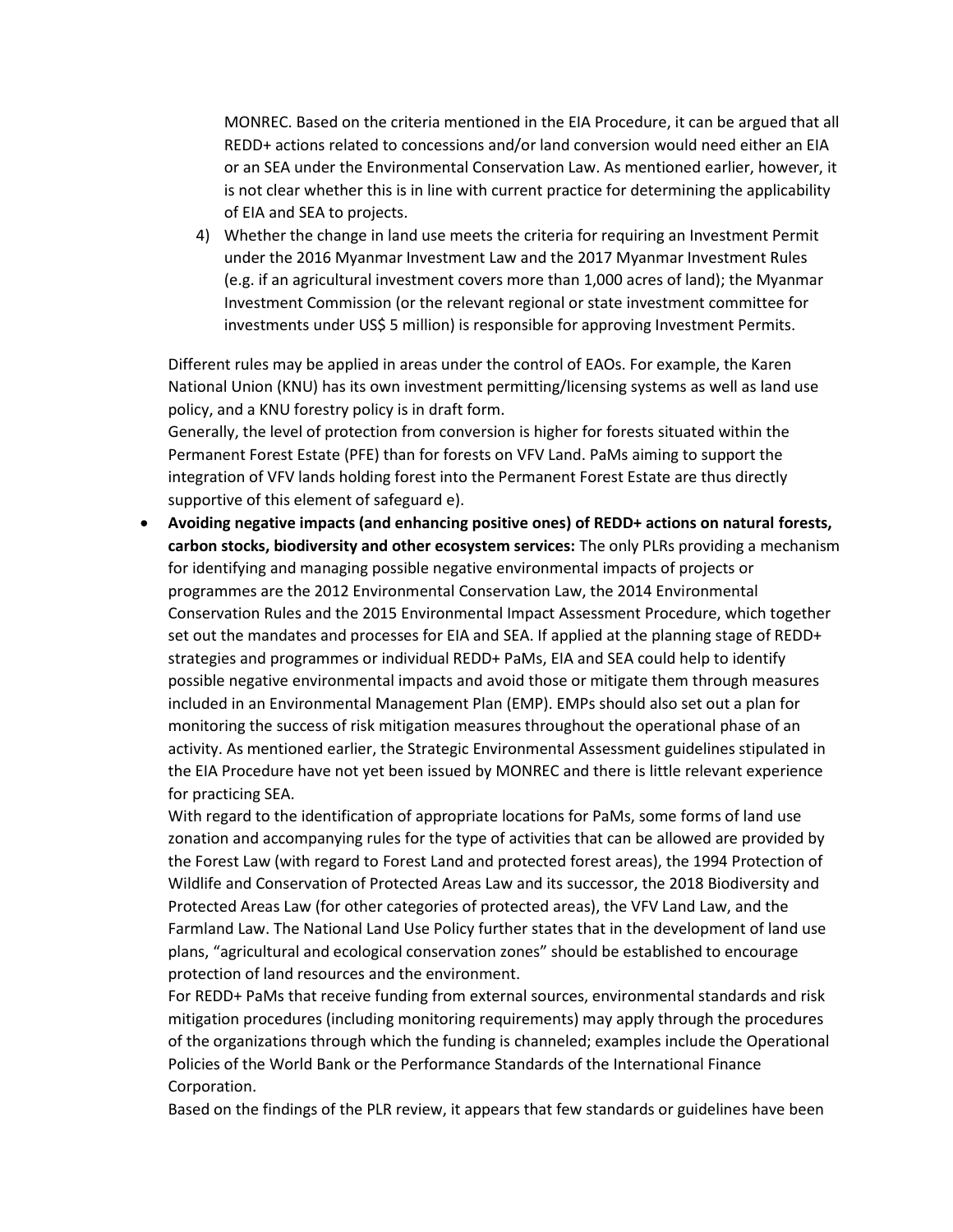issued in Myanmar to prescribe environment-friendly practices for the types of land management activities that are likely to be included in REDD+ PaMs, although the Environmental Conservation Law provides MONREC with the powers to issue environmental quality standards and guidelines and propose economic incentives and conditions for sustainable development that is compatible with environmental conservation. Existing guidelines and standards that could be relevant for REDD+ include the Criteria & Indicators for Sustainable Forest Management and the Reduced Impact Logging guidelines. There is currently no certification system for forest products or products from plantations that addresses environment-friendly management and harvesting practices.

 **Avoiding negative impacts (and enhancing positive ones) of REDD+ actions on economic and social well-being:** In addition to environmental impacts, the EIA Procedure covers social, socioeconomic, health, personal safety and cultural impacts of interventions<sup>15</sup>. Similarly, the standards and procedures applied by funding organizations typically address both environmental and social aspects. Thus, much of the information described under the previous point applies here as well.

Also, some of the provisions mentioned under safeguards c) and d), such as procedures for raising grievances or the draft Guidelines for Public Participation in EIA (once adopted), can help to ensure that social considerations are reflected in the planning and implementation of REDD+ PaMs.

Very few PLRs were identified that could incentivize the planning of REDD+ PaMs to enhance positive impacts. The Myanmar Investment Commission has issued a notification (MIC 3/2017) on "promoted geographies" under the Myanmar Investment Law, based on which investors in less-developed regions of Myanmar can obtain an exemption from income tax that lasts longer than that which is granted to investors in the more highly developed areas. In theory, this mechanism could help to direct REDD+ PaMs that are implemented through private investment towards regions with higher poverty rates. If these PaMs are designed to support local livelihoods (e.g. by providing employment), this could have positive socio-economic impacts. With regard to the consideration of gender aspects in REDD+ PaMs, the National Land Use Policy outlines equal rights of men and women in decision-making and consultation on land use (including forestry). However, this part of the policy has not yet been operationalized, and concerns have been raised that although the Farmland Law, VFV Land Law and Forest Law are gender-neutral, women and men may not have the same opportunities to exercise or claim their rights under these laws. This is partly due to customary practices and prevailing social and gender norms, as well as unclear administrative and institutional frameworks when it comes to women's rights to ownership of land and resources. Women also often lack information about their rights, and remain very underrepresented in forestry planning and management meetings and decision-making processes.

There may be further relevant components in Myanmar's PLR framework, such as policies for social inclusion, labour and employment-related laws or regulatory measures initiated under the National Strategy for Rural Development and Poverty Reduction. However, the information collected for the PLR review did not reveal any provisions beyond those already described.

 $\overline{a}$ 

<sup>15</sup> Nevertheless, as mentioned earlier, there seems to be a common perception that the EIA Procedure only addresses environmental aspects.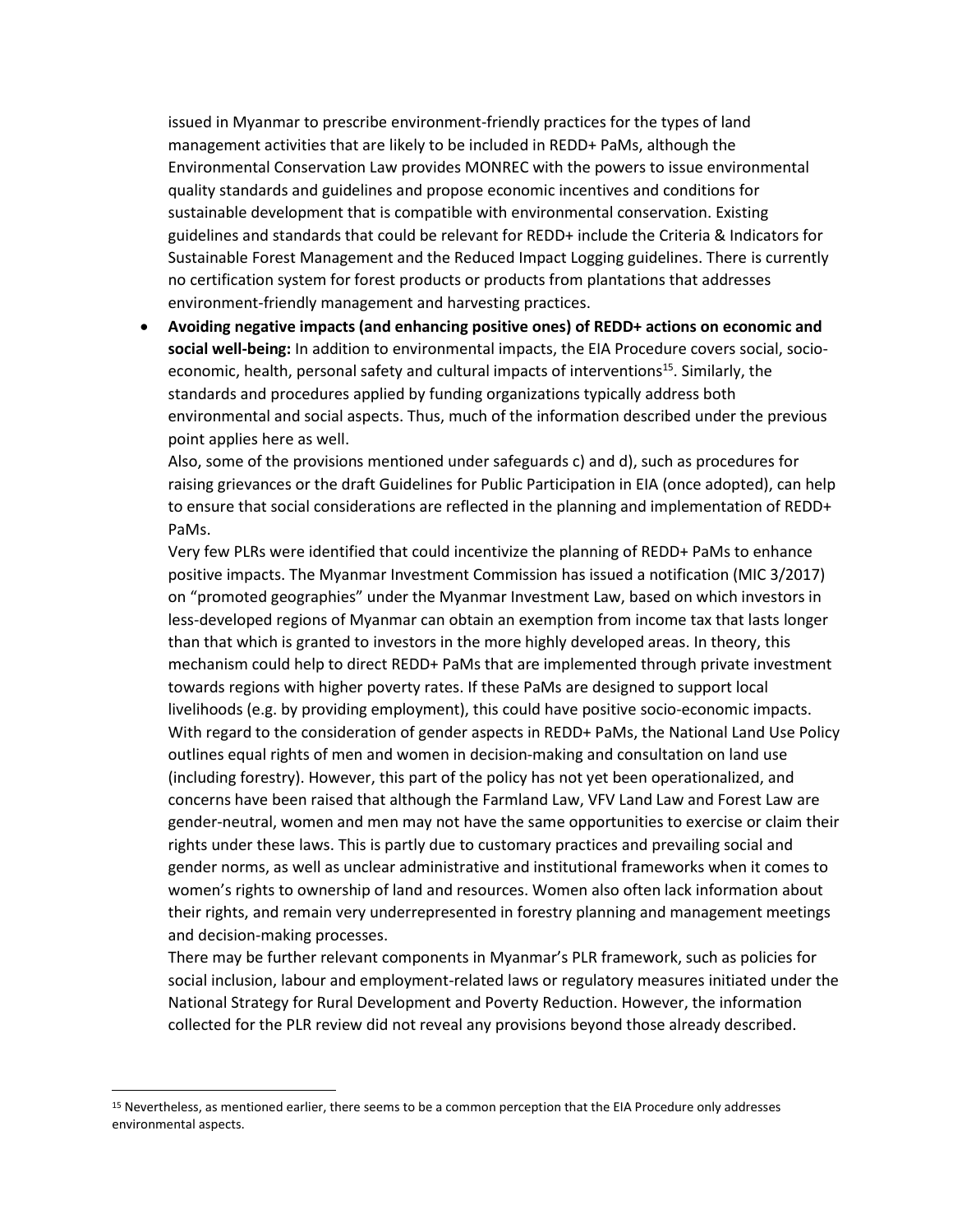#### *Gaps in information on the PLR framework:*

Some of the information gaps raised for other safeguards are also relevant to safeguard e), especially those on applicability of EIA/SEA requirements to different kinds of REDD+ programmes or individual PaMs, and on procedures related to land use planning, including any standards within those procedures that could ensure land use planning leads to overall social and environmental benefits and avoids risks of elite capture and dominance of short-term economic interests.

As mentioned above, given the wide range of potential environmental and social impacts linked to different types of REDD+ PaMs, it seems likely that not all relevant PLRs, especially at the sub-legal level (i.e. the level of rules or instructions), could be covered by the PLR review. Further targeted exploration of PLRs related to key types of activities or impacts in the context of REDD+ would be useful to close this gap. Based on the findings of the benefits and risks assessment for the PaMs currently under discussion, important information could relate to PLRs (including standards, instructions or guidelines) on:

- Identifying particularly sensitive natural areas or areas of high value for biodiversity, ecosystem services or carbon stocks, and protecting them from harmful land use practices (e.g. by considering them in forest management plans, land use plans, etc.) – the available information suggests that this is an area where the PLR framework is very weak.
- Sustainable agricultural practices (e.g. with regard to soil conservation, limiting use of agrochemicals, maintaining genetic diversity of crops, etc.) and consideration of environmental aspects and social inclusivity (e.g. women, poor farmers and those without land rights) in the work of agricultural extension services
- Sustainable location, establishment and management of plantations (including choice of tree species, e.g. to avoid inadvertent introduction of invasives)
- Sustainable management of activities likely to be promoted as alternative livelihood strategies, e.g. ecotourism<sup>16</sup>, use of non-timber forest products
- Addressing environmental impacts and impacts on access to land / livelihoods from different kinds of alternative energy sources including bioenergy
- Health and safety in relation to new practices that could be promoted by REDD+ PaMs, such as use of alternative sources of energy, community forestry activities or alternative practices in agriculture
- Preventing and managing conflicts related to land use planning, protected area management, processes for tenure recognition, etc.
- Promoting Corporate Social Responsibility measures and social standards in commercial agriculture and forestry operations
- Promoting socially responsible lending

 $\overline{a}$ 

Promoting equal opportunities for women and men in government programmes.

## *Assessment of whether the safeguard is fully addressed:*

Based on the findings of the PLR review, the existing PLR framework contains some strong points in relation to safeguard e), but there are also a number of gaps as detailed below:

<sup>&</sup>lt;sup>16</sup> The 2018 Biodiversity and Protected Areas Law makes reference to prescribed regulations and Standard Operating Procedures for community-based tourism and ecotourism activities. It is not clear, however, whether these have already been developed.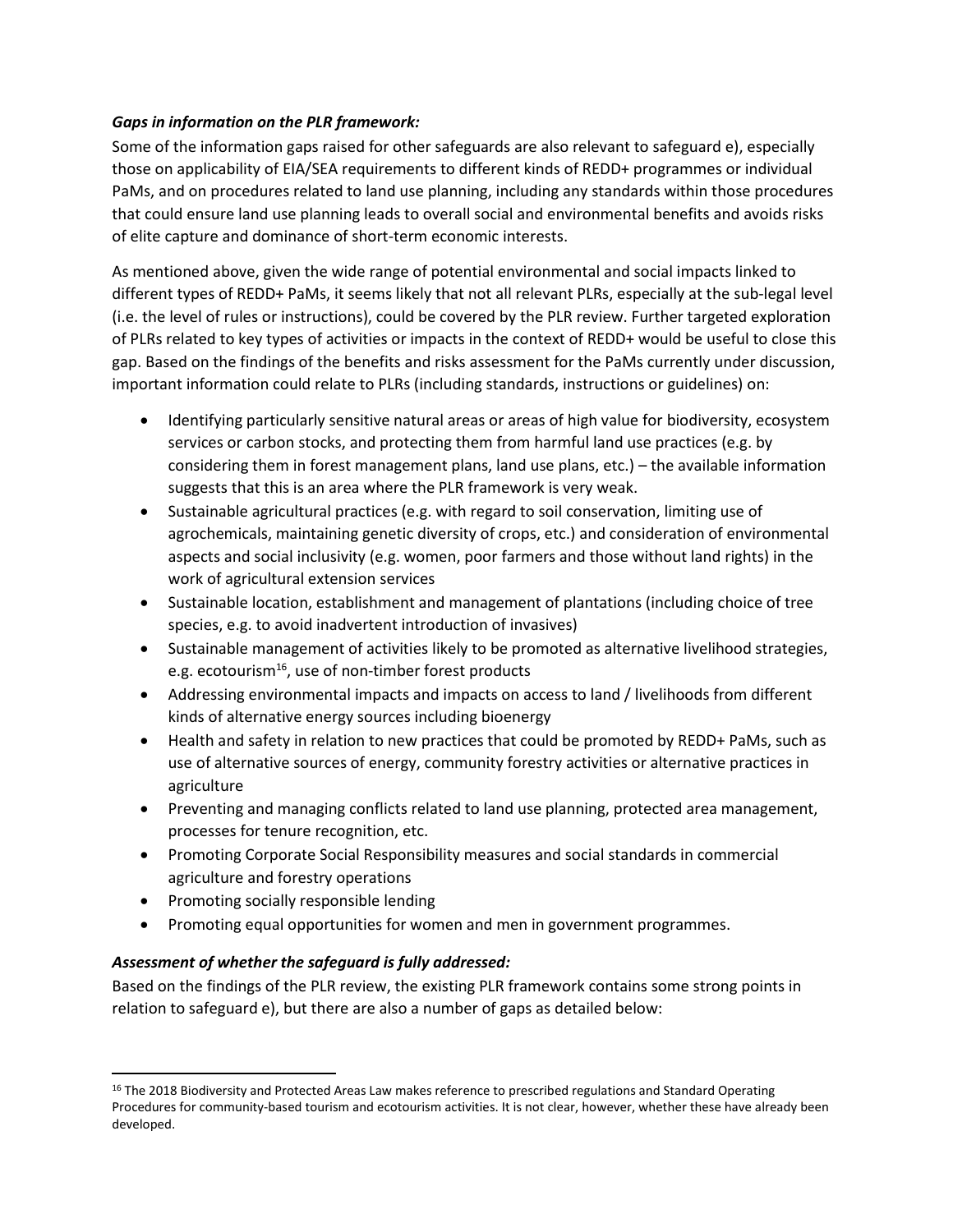- **Avoiding conversion of natural forest**: As mentioned above, there are no provisions in the PLR framework that would prevent REDD+ PaMs being used for the conversion of natural forest. Given the complex legal situation on land use governance, the fact that responsibilities for approving forest conversion are distributed among a number of institutions, and the absence of an official definition of 'natural forest', it seems likely that REDD+-specific procedures would be the most efficient way to address this aspect of the safeguard.
- **Avoiding negative impacts of REDD+ actions:** The EIA Procedure provides a framework for the identification and mitigation of environmental and social risks that could address many of the concerns raised during the benefits and risks assessment for the National REDD+ Strategy (see above), if the Procedure was applied consistently to all PaMs. Strategic Environmental Assessment across the whole portfolio of planned REDD+ PaMs at the national level or within smaller planning units such as a region or state could capture issues around the selection, prioritization and spatial targeting of PaMs, including the consideration of cumulative and landscape-scale impacts. One shortcoming of the EIA Procedure is that it provides little guidance on the assessment of indirect impacts such as those that might be caused by land use displacement (see also safeguard g). The absence of guidelines for SEA and the lack of clarity on whether and how the EIA Procedure would be applied to different types of REDD+ PaMs are further challenges in using this instrument to address safeguard e). In the (likely) case that some or even most types of REDD+ PaMs will not be subject to EIA, the available information suggests that not all potential environmental and social risks may be sufficiently addressed by existing PLRs on land use zonation or environmental and social standards and guidelines. Implementation of land use planning as foreseen by the National Land Use Policy could help to close some of the gaps in relation to the spatial targeting of PaMs, especially if the identification of ecological conservation zones is based on robust data about environmentally sensitive areas, and if REDD+ is explicitly considered in the plans.
- **Promoting positive impacts:** There are very few provisions in the current PLR framework that could promote the design and implementation of REDD+ PaMs in a way that enhances social and environmental benefits, as requested by safeguard e). Most relevant PLRs, including the EIA Procedure, are primarily focused on avoiding or minimizing risks. The definition of "promoted geographies" under the Myanmar Investment Law is the only identified example of a PLR that could provide an incentive for prioritizing REDD+ PaMs to achieve a specific benefit (in this case socio-economic development of under-developed regions). It seems likely that REDD+-specific procedures would be needed in order to fully address this aspect of the safeguard. These could include guidance for the design of different types of PaMs, or incentives for PaMs that meet certain criteria in terms of expected co-benefits. Participants in the national clarification workshop suggested that engagement with stakeholders and cross-sectoral coordination during REDD+ planning could support the identification of opportunities to enhance benefits. Below, some examples are given of benefits identified during the benefits and risks assessment that would be more likely to arise if they are actively promoted during the selection, spatial targeting, design and implementation of PaMs:
	- o Improving the **livelihoods and wellbeing of vulnerable and marginalized groups**, such as members of ethnic minorities, poor people and smallholders without secure land tenure, and promoting **gender equality** in the distribution of benefits and burdens of REDD+ PaMs: Often, members of vulnerable groups will find it difficult to participate in PaMs, e.g. because they don't have access to information or are unable to afford initial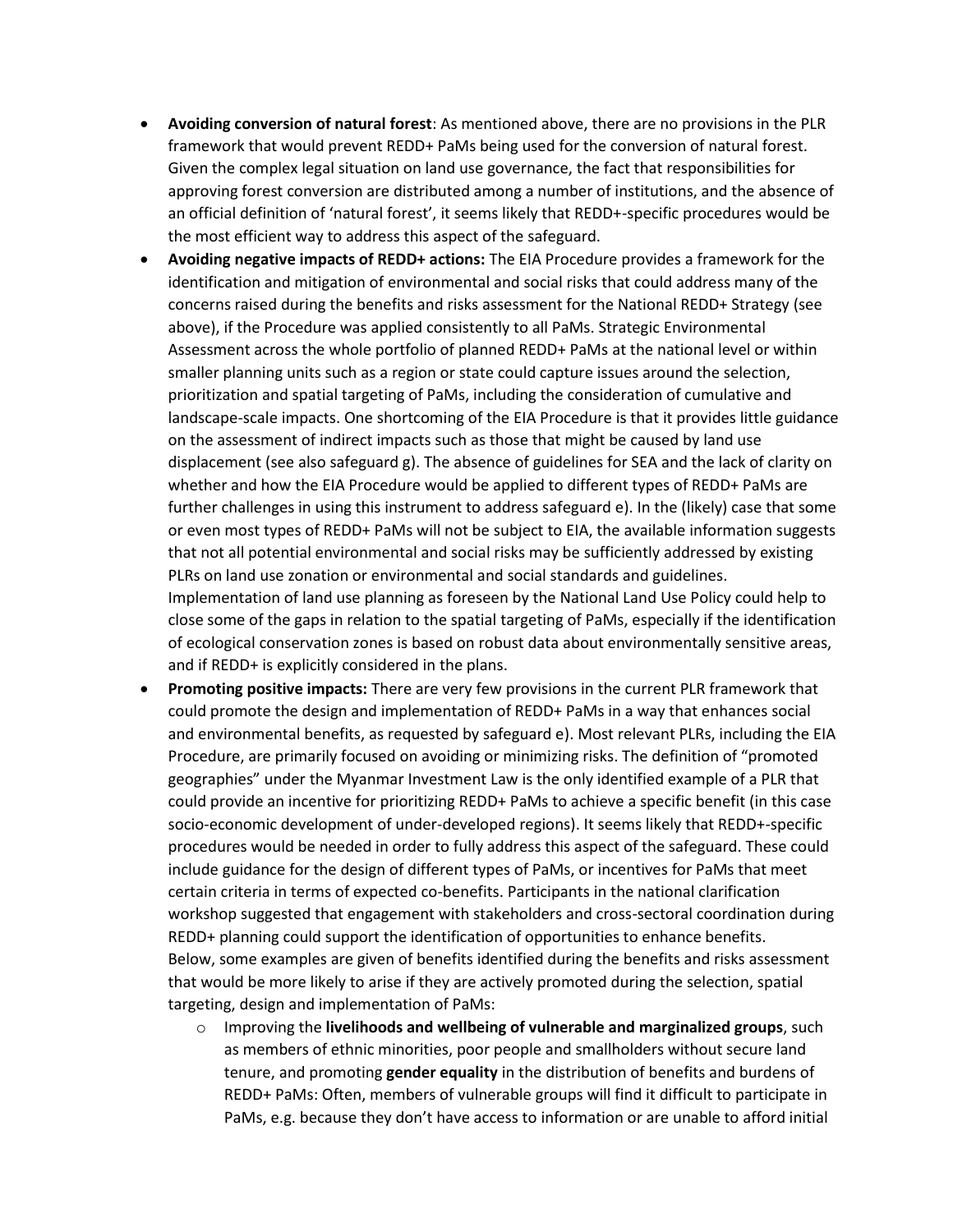investment or meet legal requirements. They may also more often lose out in the distribution of benefits (such as employment opportunities or payments for ecosystem services) or allocation of burdens (such as increases in workload or loss of access to land), due to prevalent power relationships. If the inclusion of vulnerable groups and gender aspects are factored into the design of PaMs, more equitable outcomes can be achieved and risks of elite capture avoided.

- o Increasing the capacity of local community members to **participate in decision-making**: Local stakeholders may often lack the knowledge and skills to make use of participation opportunities even where those are offered. Incorporating related capacity-building into the design of PaMs can provide social benefits that reach far beyond the PaM itself.
- o Enhancing the contribution of REDD+ to the **conservation of biodiversity and ecosystem services**: While most REDD+ PaMs will provide some benefits for biodiversity and ecosystem services, their contribution can be increased by prioritizing PaMs and their locations so that high biodiversity areas or areas delivering important ecosystem services are protected. Taking account of landscape-scale aspects such as habitat connectivity and hydrological processes can also improve outcomes. For example, degraded land areas at risk of soil erosion can be chosen as plantation sites in order to enhance the delivery of ecosystem services without compromising biodiversity.
- o Improving agricultural practices to deliver benefits for **nutrition, food security, health and environmental quality**: A number of proposed REDD+ PaMs aim to increase productivity in agriculture. The relevant actions (such as strengthening extension services, supporting market access, supporting certification and supply chain measures) can be designed to promote practices that not only increase yields but are also more sustainable in terms of environmental conservation and human well-being, e.g. by diversifying crops, managing soils more sustainably, reducing over-application of agrochemicals, etc. PaMs can also be designed to strengthen the implementation of social standards in commercial agriculture and forestry operations.
- o Use of revenues from REDD+ to **support health, education and other social services**: Some REDD+ PaMs will generate income for communities or authorities at different levels. This income could be used in various ways. Setting aside a share of revenues for purposes that are of direct public interest could be a way to enhance social benefits from REDD+.

In addition to the gaps in the PLR framework described above, there are also some areas where capacities to implement or comply with existing PLRs could be limiting for the application of safeguard e) to REDD+ PaMs. These include:

 Capacity to implement EIA and SEA: as mentioned under safeguard c), available information suggests that the capacity of the relevant government institutions to fully implement all aspects of the EIA Procedure is currently insufficient. For example, the review of EIA reports by a team of experts from relevant organizations is often not carried out due to time limitations, and there is insufficient involvement of social experts. Staff may also lack the technical skills to assess some types of impacts. Subjecting all types of REDD+ PaMs to SEA/EIA might place an excessive strain on already stretched resources.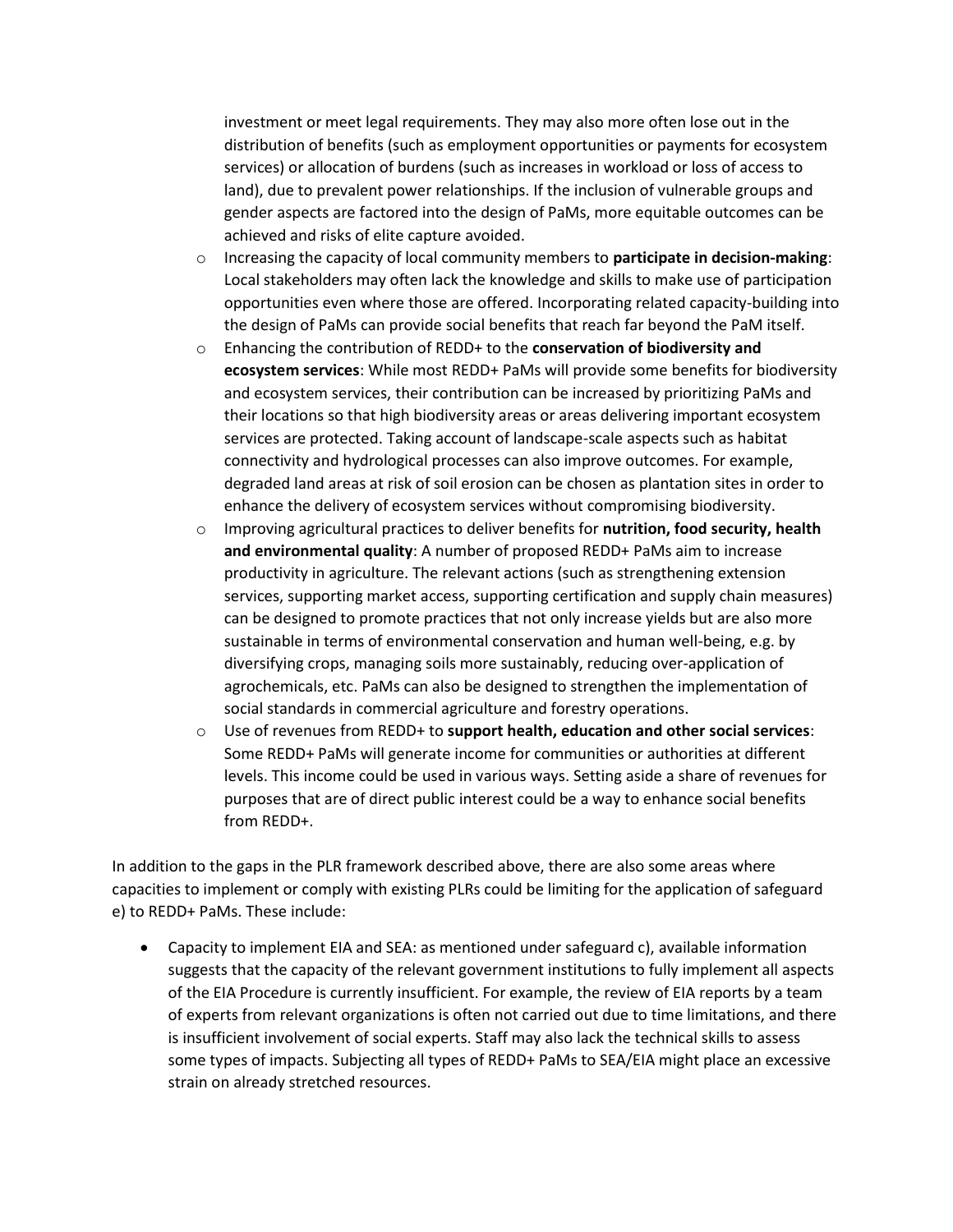- Availability of tools, skills and information to support the selection of areas for REDD+ implementation: there is a lack of robust data and methodological guidance to inform the consideration of landscape-scale environmental linkages and environmentally sensitive areas, as well as for considering existing land uses and possible indirect impacts of land use decisions, in SEA/EIA and land use planning, or in any other mechanisms to guide the identification of suitable locations and risk mitigation measures for REDD+ PaMs.
- Capacity of relevant stakeholders, especially members of vulnerable groups, to participate in and contribute to EIA, SEA or land use planning processes and get their concerns reflected in the outcome.

Some of the proposed PaMs for the National REDD+ Strategy could help to increase capacities for the application of safeguard e) or address some of the identified PLR gaps, for example PaMs on strengthening the application of EIA and other environmental legislation, improving law enforcement and transparency, collection of data on land use and use rights, and establishing certification schemes for agriculture and forestry products or sustainable supply chain initiatives.

#### *Recommendations:*

- **Agree on a clear definition of natural forests** that can be used across all aspects of REDD+, **develop accurate information** on the spatial distribution of natural forests within and outside the official Forest Land and **make this information available** to all those who plan and implement REDD+ PaMs.
- **Identify a mechanism to ensure that REDD+ PaMs do not lead to natural forest conversion**.
- **Identify processes and build capacity for the assessment of potential social and environmental impacts of PaMs** (including indirect impacts) at different stages of planning (e.g. when types of PaMs are selected for inclusion in strategies and plans, and when the planning of concrete steps is carried out by those tasked with implementation).

As part of this, assess the role that EIA/SEA can realistically play in addressing the safeguard, taking into account both the legal remit and available capacities. If SEA is chosen as the main instrument for assessing REDD+ impacts at a programmatic level, it may be useful to build staff capacity in the Environmental Conservation Department and fast-track the development of operational guidelines for SEA.

- Identify processes and build capacity for **managing the social and environmental impacts of PaMs** during the planning and implementation stage, including through appropriate selection, prioritization, location and design of PaMs, and through identification of risk mitigation measures where needed.
- **Consider developing specific guidance for impact assessment and management of REDD+ PaMs**, drawing on the benefits and risks assessments already carried out, and covering questions of particular relevance to REDD+ safeguards such as assessing the risk of indirect land use change (noting the link with safeguard g) and promoting the delivery of benefits. This could make application of EIA/SEA or other impact assessment/risk management procedures simpler and more efficient. The guidance may need to differentiate between different types of PaMs, e.g. policy-level PaMs and site-level interventions.
- Develop mechanisms to **promote the enhancement of priority benefits** for Myanmar (as identified during the benefits and risks assessment, see above), e.g. by providing positive incentives for REDD+ PaMs that deliver these benefits in addition to achieving carbon gains.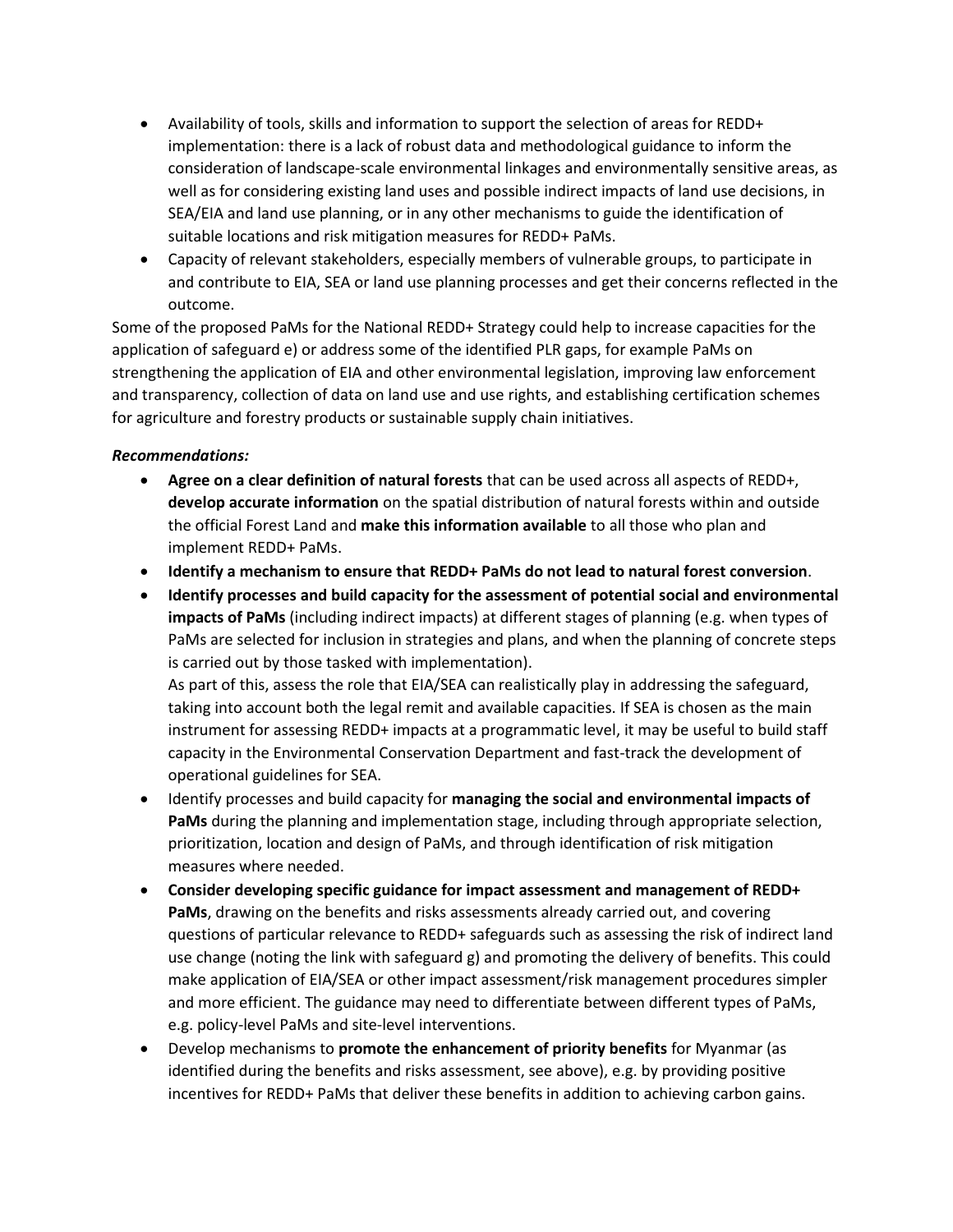- Identify ways to **increase opportunities for women to participate in or benefit from REDD+ PaMs**, e.g. by screening proposed PaMs for possible obstacles to the participation of women.
- **PaMs that involve land use or management planning should be supported by capacity-building and transparency measures** to ensure that environmental and social objectives are appropriately considered, and that ecological linkages at landscape level are taken into account.
- Options to **operationalize suitable monitoring procedures** for the social and environmental impacts of REDD+ PaMs should be investigated, e.g. as part of wider monitoring and evaluation processes for REDD+.

## <span id="page-30-0"></span>**Safeguard f: Actions to address the risks of reversals**

There are two ways in which PLRs can support the application of this safeguard: 1) by supporting the assessment and management of reversal risks during the planning and implementation of REDD+ PaMs, and 2) by directly supporting the long-term effectiveness of the PaMs. Both aspects are discussed below.

## *Key PLRs and their provisions:*

- The EIA Procedure does not explicitly ask for consideration of risks to the permanence of the results achieved by a project; however, it does ask for the identification of potential impacts of climate change on the project, as well as for the identification of project impacts that could arise after the intervention has ended. To some degree, this kind of information could be useful for assessing risks of reversals.
- PLRs related to land use planning and establishment of protected areas, such as the National Land Use Policy, the Forest Law and the Biodiversity and Protected Areas Law, could provide a way to secure forest areas, including newly established forests, against future deforestation. The 10-year logging ban imposed for the Bago-Yoma region is an example of an interim measure that could have a role in preventing reversals until more long-term solutions are put in place.

## *Gaps in information on the PLR framework:*

No PLRs have been identified that explicitly refer to reversals of REDD+ results. However, given the specificity of the topic and the fact that the system of rules and procedures for REDD+ in Myanmar is still under development, this is not a surprising result.

There is also no information on whether any procedures other than EIA/SEA exist for assessing and/or monitoring the long-term viability of proposed government strategies or programmes.

## *Assessment of whether the safeguard is fully addressed:*

Based on the findings of the PLR review, it appears that the current PLR framework does not fully address the safeguard, especially in the light of uncertainties concerning the applicability of EIA/SEA to REDD+ planning. REDD+-specific procedures to identify and manage risks of reversals seem like the most accessible option for ensuring that the safeguard is applied.

Possible procedures to support the application of safeguard f) that are mentioned in the literature mostly relate to the design stage and the monitoring of PaMs. They include:

 Identifying the underlying drivers of deforestation and forest degradation and ensuring that REDD+ PaMs address these effectively, rather than just trying to manage land use in a specific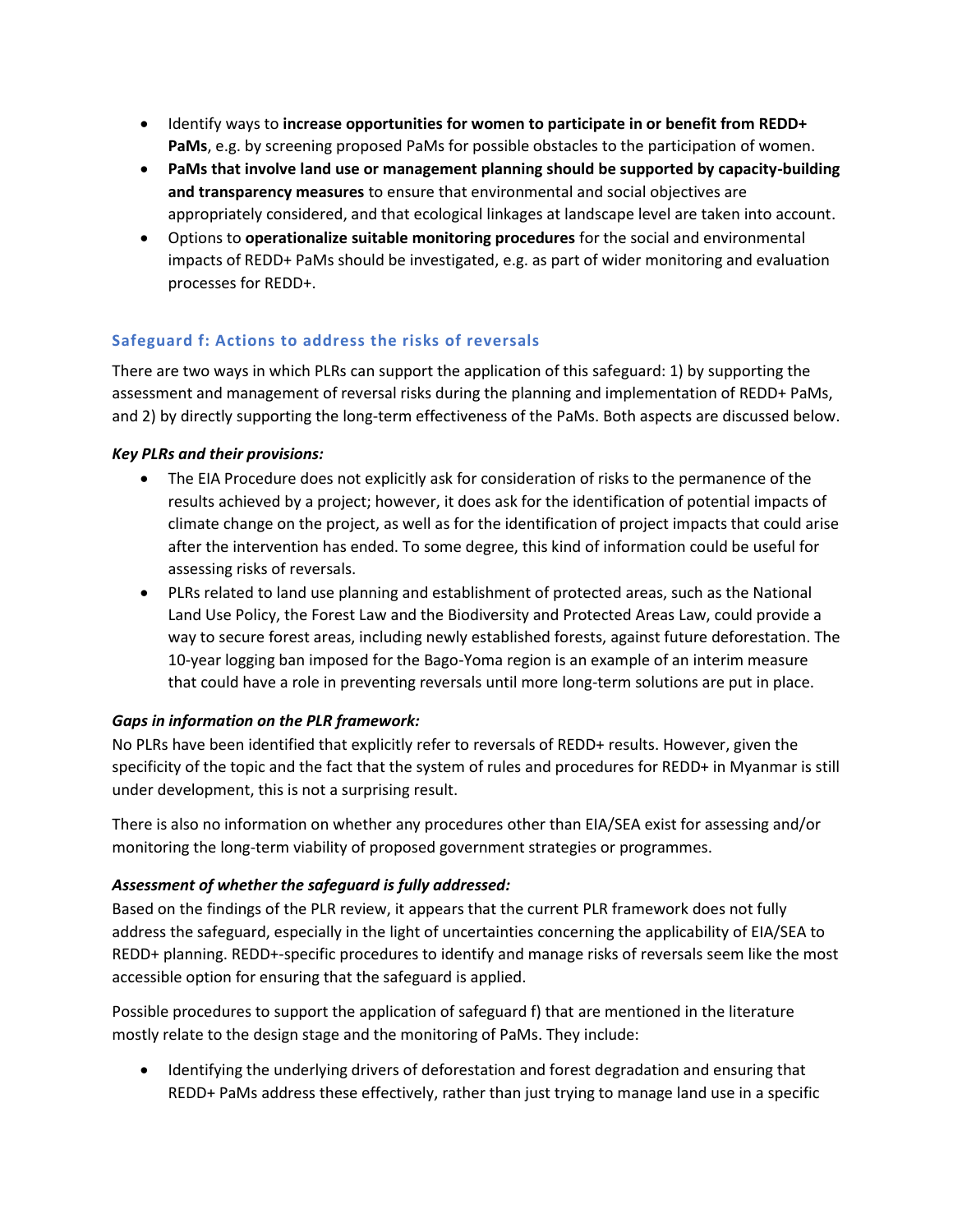location (note: a drivers study for Myanmar has been carried out and has informed the identification of proposed PaMs)

- Assessing risks of non-permanence for the PaMs (note: risks of non-permanence were assessed during the benefits and risks assessment for the National REDD+ Strategy; some risks were identified in relation to possible 'rebound effects', i.e. non-forest land uses and timber extraction might become more profitable as a result of REDD+, which in turn could lead to increased conversion pressure or degradation in the future)
- Ensuring that any permits or other arrangements necessary for REDD+ PaMs are secured for the long term (e.g. contracts for the lease of land for plantations, Community Forest Certificates – currently a maximum term of 30 years applies to many of these arrangements; access to Land Use Certificates will also be important for farmers who are encouraged to invest in agroforestry or other sustainable land use practices)
- Using suitable legal instruments to secure forest areas against future conversion (as mentioned above, the National Land Use Policy may be relevant here)
- Planning for long-term financial viability of PaMs (this may include considering needs for continued awareness-raising or capacity-building among stakeholders).

In order to ensure efficiency, the assessment of reversal risks and possible ways to counteract them could be included as a matter of routine in feasibility assessments or EIA/SEA of proposed REDD+ PaMs.

Capacity-building may be necessary for those tasked with assessing risks of reversals, as some aspects of this can be methodologically difficult (e.g. identifying potential changes in environmental and socioeconomic conditions that could affect the success of a REDD+ PaM). A call for capacity-building on this topic was expressly supported by participants in the national clarification workshop.

To enable regular reviews of how successfully the safeguard is applied, the design of the National Forest Monitoring System should include a mechanism for detecting occurrence of reversals. (Note: a definition of 'reversal' may need to be agreed.)

#### *Recommendations:*

- **Investigate options for incorporating an assessment of risks of reversals into the design stage of REDD+ PaMs**
- **Provide capacity-building on assessment and management of reversal risks** to those who are tasked with REDD+ planning
- **Support implementation of the National Land Use Policy**, and **integration of REDD+ PaMs into land use plans**, as a way to reduce the risk of reversals due to conflicting developments.
- Develop approaches for **detecting occurrence of reversals** through the National Forest Monitoring System.
- Where reversals are detected, the **reasons should be analyzed so that the design and implementation of REDD+ PaMs can be improved** over time based on lessons learned.

## <span id="page-31-0"></span>**Safeguard g: Actions to reduce displacement of emissions**

Similarly as for safeguard f), PLRs can support the application of this safeguard both by mandating the assessment and management of displacement risks, and by directly reducing those risks.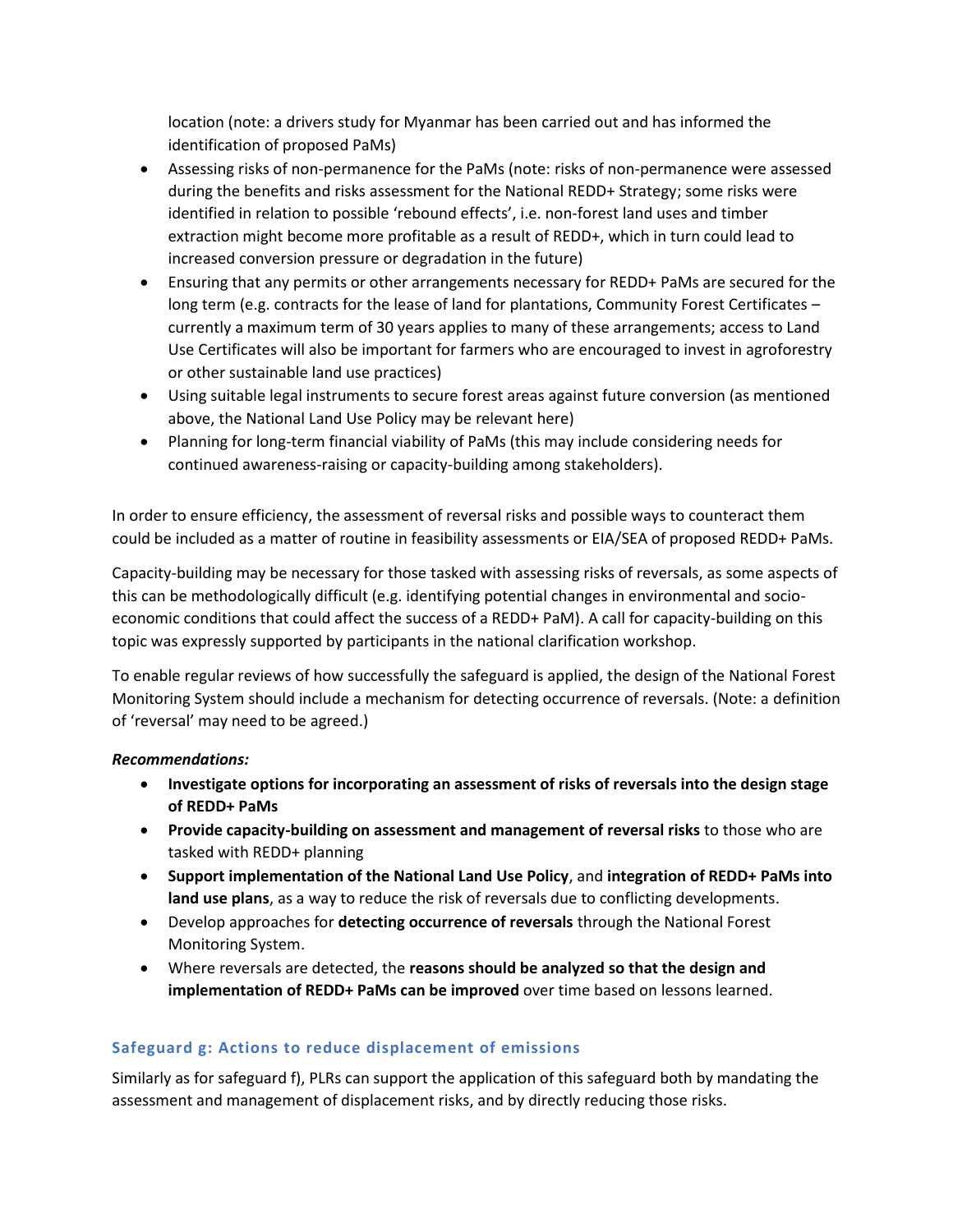#### *Key PLRs and their provisions:*

- The EIA Procedure does not currently call for consideration of project impacts on greenhouse gas emissions, or of indirect impacts on land use change. However, the Procedure does cover the identification of possible impacts of projects on livelihoods; if EIA is applied to REDD+, this information could be relevant for detecting risks of emissions displacement resulting from restrictions on land use imposed through the PaMs.
- PLRs related to land use planning and establishment of protected areas, such as the National Land Use Policy, the Forest Law and the Biodiversity and Protected Areas Law, could provide a way to secure forest areas, including newly established forests, against indirect land use change.
- Initiatives to combat illegal logging, such as the development of a FLEGT-VPA or efforts to enhance cross-border cooperation on timber legality with China, can also help to reduce the risk of emissions displacement.

#### *Gaps in information on the PLR framework:*

No PLRs have been identified that explicitly refer to displacement of greenhouse gas emissions. Again, this may partly be due to the fact that climate change-related policies in Myanmar are still fairly young.

#### *Assessment of whether the safeguard is fully addressed:*

Based on the findings of the PLR review, it appears that the current PLR framework does not fully address the safeguard. (As with safeguard f), the uncertainties about applicability of EIA/SEA to REDD+ contribute to this gap.) REDD+-specific procedures to prevent or reduce displacement of emissions therefore seem like a good option for ensuring that the safeguard is applied.

As for safeguard f), possible approaches to support the application of safeguard g) that are mentioned in the literature mostly relate to the design stage and the monitoring of PaMs. They include:

- Ensuring that REDD+ PaMs effectively address underlying drivers of deforestation and forest degradation (see also safeguard f)
- Implementing REDD+ in a consistent way across the entire national territory (note: this point may be difficult to implement fully in Myanmar's current situation due to the state of the Peace Process)
- Assessing risks of emissions displacement during the design stage of PaMs (note: risks related to displacement were assessed during the benefits and risks assessment for the National REDD+ Strategy; some risks of emissions displacement, including across national borders, were identified, e.g. as a result of: using agricultural land for plantations; introducing restrictions on land use; strengthening law enforcement in some areas; or promoting a switch to alternative fuels which themselves have a high carbon footprint)
- Designing REDD+ PaMs to minimize identified risks of displacement, e.g. by promoting alternative sources of income for stakeholders affected by land use restrictions, embedding PaMs in land use planning, and using suitable legal instruments to protect forests and other carbon-rich ecosystems from land use pressures shifting to new areas.

Capacity-building may be necessary for those tasked with assessing risks of emissions displacement, as the identification of likely impacts of a PaM in terms of indirect land use change can be methodologically difficult. Approaches to assess such impacts may involve reviewing the possible consequences of the PaM for local livelihoods and for the supply of forest and agricultural products in relation to demand.